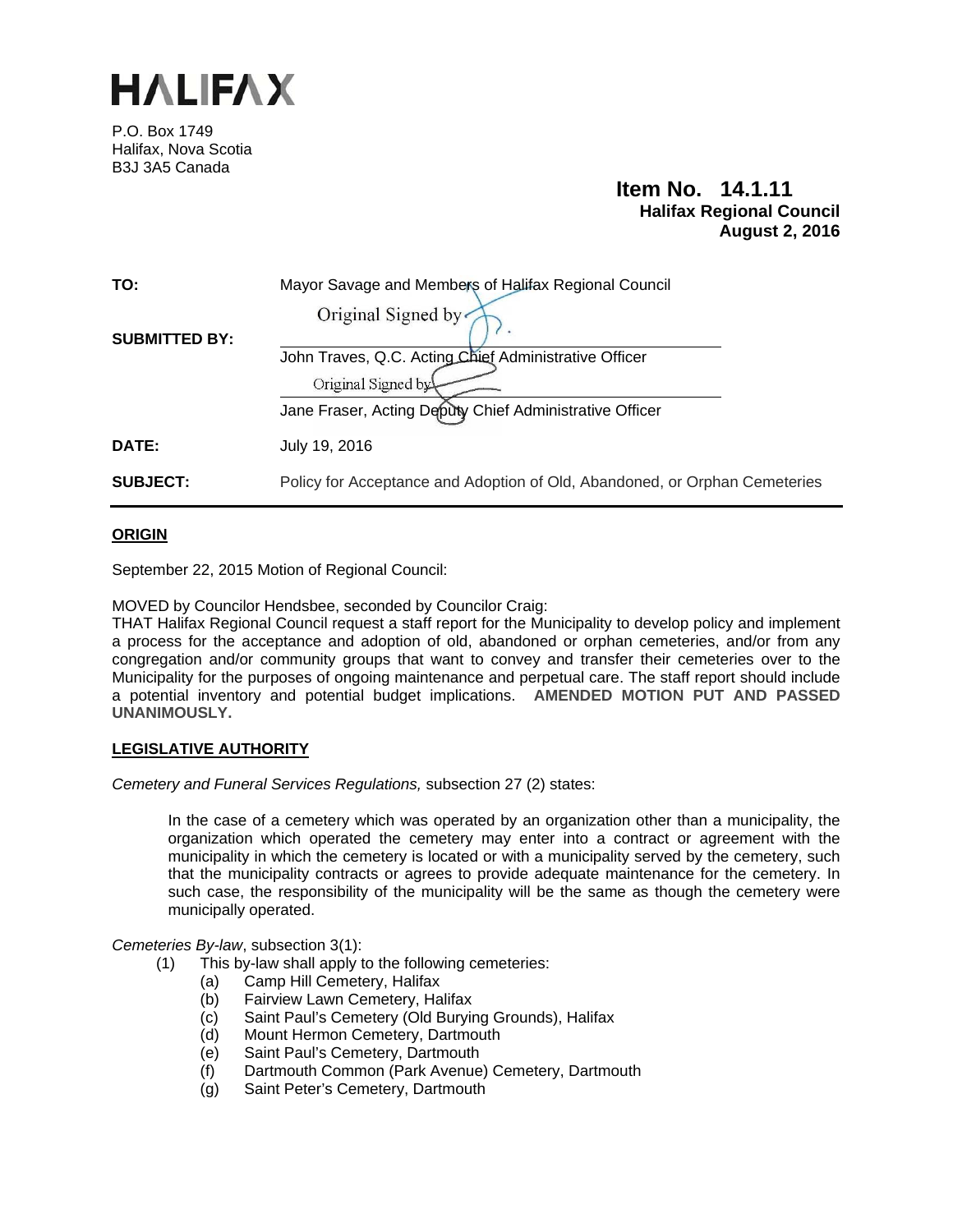### **RECOMMENDATION**

It is recommended that Halifax Regional Council direct staff to draft an Administrative Order defining the process for considering old, abandoned or orphan cemeteries as outlined in this report and that staff be directed to return to Council with the draft Administrative Order for Council's consideration.

### **BACKGROUND**

The Halifax Regional Municipality (HRM) currently maintains seven cemeteries: Fairview Lawn, Camp Hill, Mount Hermon, Saint Paul's (Dartmouth), Saint Peter's, Dartmouth Common, and Saint Paul's (Old Burying Grounds) that is maintained by the Old Burying Ground Foundation through a partnership.

Fairview Lawn Cemetery was acquired in 1944 with a perpetual care fund and an opportunity for revenue through plot sales and expansion. Camp Hill has been owned and operated by the Municipality since its origin in 1844.

Similarly, the Dartmouth Common was owned by the City of Dartmouth from the time it opened until amalgamation. Mount Hermon was opened in 1929 and operated at that time by the City of Dartmouth. In 1975, the City of Dartmouth took ownership of Saint Paul's Cemetery (Dartmouth) which included a Mi'kmaq burial ground. Then in 1992, the City assumed Saint Peter's Cemetery on Victoria Road, both of which were privately owned and operated. Both of these cemeteries were part of the original Dartmouth Commons.

HRM is one of the first and only municipalities within the Maritimes engaged in the maintenance and operations of cemeteries. Staff research has indicated that the most similar municipal operating models are within the Province of Ontario. Designated by the province, the Ontario municipalities are responsible to assume ownership of any cemetery that becomes abandoned or which cannot be maintained by current owners. The City of Hamilton, for example, maintains and/or operates sixty-seven (67) cemeteries of which twenty-two (22) are active. While the City of Hamilton's intent is for the land assumption to be cost neutral, it was found that taxpayers generally subsidize the costs.

HRM operated cemeteries' operating budget 2016/17 for six cemeteries is three hundred and forty-four thousand dollars (\$344,000.00). As per the Cemeteries Service Review approved by Council in April 2010, HRM cemetery operations are to strive to be cost neutral to the tax payer with fees periodically reviewed and adjusted to meet these requirements. The most recent fee review of Administrative Order 20, Respecting Fees for Cemetery Services, was approved by Council on March 8, 2016.

### **DISCUSSION**

Regional Council has requested a staff report to develop policy and implement a process for the acceptance and adoption of old, abandoned or orphan cemeteries, from any congregation and/or community groups that want to convey and transfer their cemeteries over to the Municipality for the purposes of ongoing maintenance and perpetual care. It was also requested that the staff report should provide a potential inventory and potential budget implications.

#### Legislative Framework

Cemeteries in Nova Scotia are regulated by the Province through the following legislation:

- (1) *Cemeteries and Monuments Protection Act* (Appendix A);
- (2) *Cemetery and Funeral Services Regulations* (Appendix B); and
- (3) *Cemetery and Funeral Services Act* (Appendix C).

Services under the Provincial legislation are provided by two departments: Service Nova Scotia and the Nova Scotia Department of Culture and Heritage.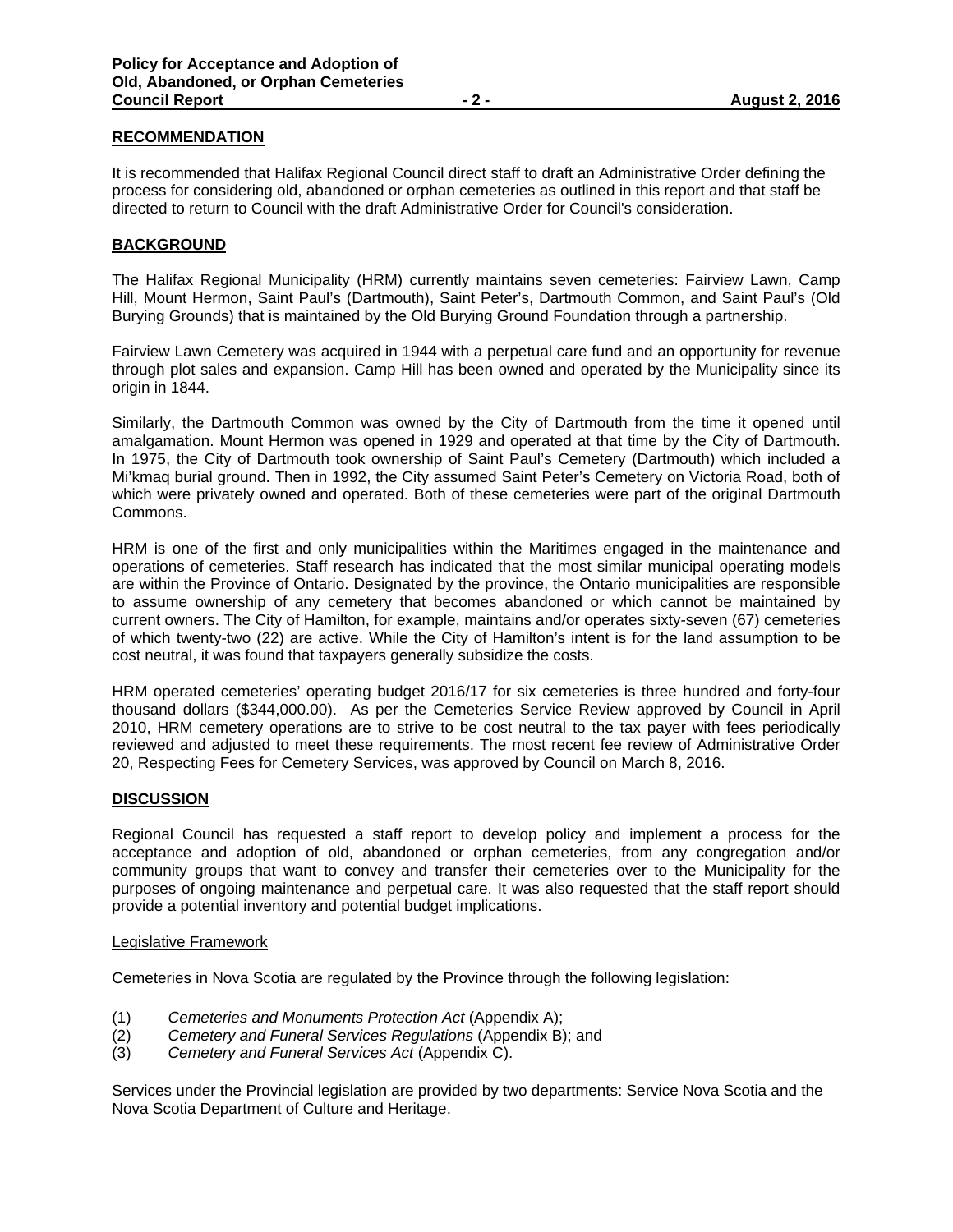Service Nova Scotia administers the *Cemeteries and Funeral Services Act* and regulations overseeing the licensing and administration requirements for privately-owned cemeteries that are operated on a forprofit basis. Cemeteries that are owned by municipalities and churches do not require a licence and are only subject to the following requirements:

*Cemeteries and Monuments Protection Act*:

- *22 (1) The sale of a lot in a cemetery or of the right to use a lot in a cemetery (b) vests in the purchaser the right to use the lot for burial;*
- *23 (1) A lot in a cemetery or a right to use a lot in a cemetery which has been conveyed to a purchaser or is subject to a purchase agreement is exempt from taxation of any kind and is not liable to be seized or sold on execution for taxes or otherwise unless the purchaser holds it for resale.*

*Cemeteries and Funeral Services Regulations*:

*35 (2) The operator of any cemetery not formed for the purpose of gain or profit and containing 1500 lots or more shall be exempt from the provisions of Sections 7 and 8 of the Act and subsection (1) of Section 21 of the Act.* 

The Nova Scotia Department of Culture and Heritage is responsible for legislation that determines acquisition of abandoned cemeteries. The practiced criteria for the Province to recommend declaration of cemetery abandonment includes having no active burials for approximately fifty (50) years, no upkeep by owner, community, public or individual, and owner is unknown or unable to locate. The provincial department is empowered to make abandonment declarations through the *Nova Scotia Provincial Cemeteries and Monuments Protection Act.* The Act outlines the Provincial process as follows:

*4 (1) Where the Minister is satisfied that* 

*(a) a cemetery is no longer being used for the burial or permanent placement of human remains;* 

*(b) the owner of the cemetery is unknown, cannot be found or is unable to maintain the cemetery; and* 

*(c) the cemetery is not subject to active management,* 

*the Minister may, by order, declare the cemetery to be an abandoned cemetery and permit persons to enter the cemetery and carry out such work as the Minister thinks necessary to restore, preserve and protect the cemetery.* 

The current legislation provides declaration powers but does not require the Province to maintain or preserve the property. Essentially, in the event of abandonment, the Province has no legislative responsibilities in relation to cemetery conditions.

In the event a cemetery is abandoned and the Minister has yet to declare it as such under the applicable Act, there is an increased likelihood that the Municipality would become involved through the Dangerous and Unsightly Premises Bylaw due to lack of maintenance by the property owner.

The policy development being requested by Council, however, is enabled and supported by the Cemetery and Funeral Services Regulations subsection 27 (2) which states:

*In the case of a cemetery which was operated by an organization other than a municipality, the organization which operated the cemetery may enter into a contract or agreement with the municipality in which the cemetery is located or with a municipality served by the cemetery, such that the municipality contracts or agrees to provide adequate maintenance for the cemetery. In such case, the responsibility of the municipality will be the same as though the cemetery were municipally operated.*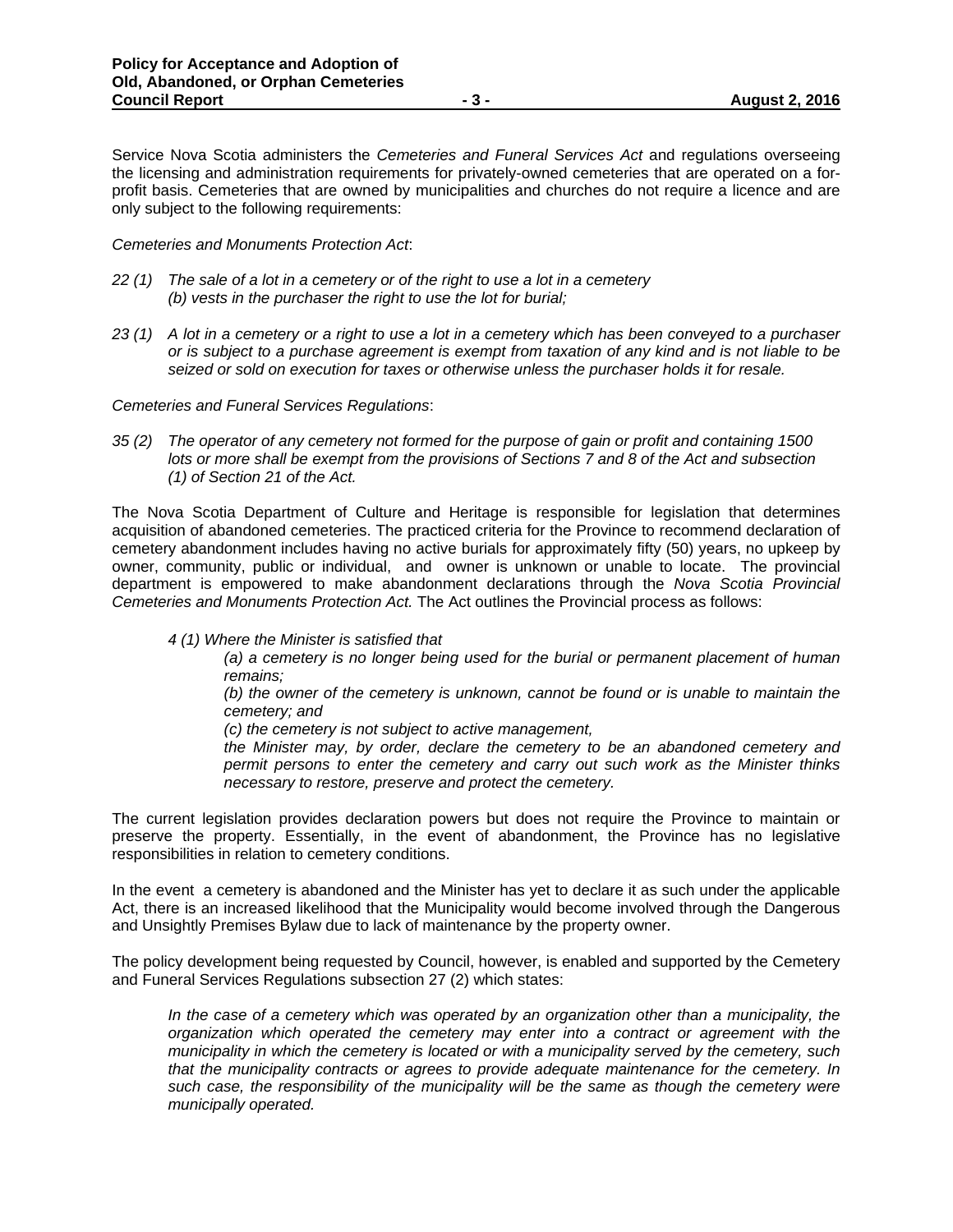Given that municipal operation of cemeteries previously operated by other organizations is enabled through provincial regulations, and given that abandoned cemeteries are likely to become dangerous or unsightly properties; staff is recommending that an Administrative Order (AO) be developed to ensure that all requests for municipal operation are evaluated under consistent criteria and align with municipal policies. The proposed AO would outline the required contributions of financial and organizational data from the applicant who is no longer capable of operating a cemetery. This supports HRM's cost neutral approach and provides a preemptive opportunity for review of all potential implications including impacts of perpetual maintenance and operational costs. The AO would include the following requirements:

- A letter of request is required from the organization indicating that they are abandoning their cemetery. If the request is coming from a church/congregation, a letter is required from the governing/head of the church (not from the local parish);
- Compliance with any and all applicable national, provincial and municipal regulations at the time of request;
- A list of organization's rules, regulations or by-laws pertaining to the cemetery;
- Audited financial statements for seven (7) years, as available and pertaining to the cemetery, including:
	- o Perpetual care fund accounts must be available to transfer to HRM for maintenance cost recovery; and
	- o Pre-need (prepaid) funds for interments must be available for review and transfer to HRM ensuring all accumulated revenue is received by HRM.
- A Cemetery Plan prepared and the land surveyed and subdivided by a Nova Scotia Land surveyor or a professional engineer with all surveyor stakes visible. Plans must also include:
	- o Plot owner's name, address, and type of plot purchased (cremation or casket);
	- $\circ$  The name of deceased, location in the plot, type of burial and date of burial for each plot; and
	- o All available marketable plots for sale and active for burials.
- An inspection be undertaken to assess the current state of repair of the cemetery.
- Copies of any agreements the cemetery may have with third parties be provided to the Municipality, such as landscape companies; and
- Require an indemnification from liability from the operator of the cemetery.

#### Potential Inventory and Budget Implications:

The budget implications of adopting a policy for accepting old, abandoned or orphaned cemeteries is difficult to assess due to inconsistent cemetery data, and a need for financial and operational review of current services. The exact number of cemeteries owned by local congregations, community groups, or other owners within HRM is difficult to determine, as there are only five (5) that are required to be registered by the Province subject to the guidelines set out in the Cemetery and Funeral Services regulations. Staff's research regarding cemeteries in the HRM indicates there are approximately one hundred and seventy-eight (178) privately owned cemeteries. These cemeteries can be found on the following unverified website: (www.canadiangenealogy.net/novascotia/cemeteries). Through crossreferencing, however, sources indicated additional locations that could bring the total number to as high as two hundred (200).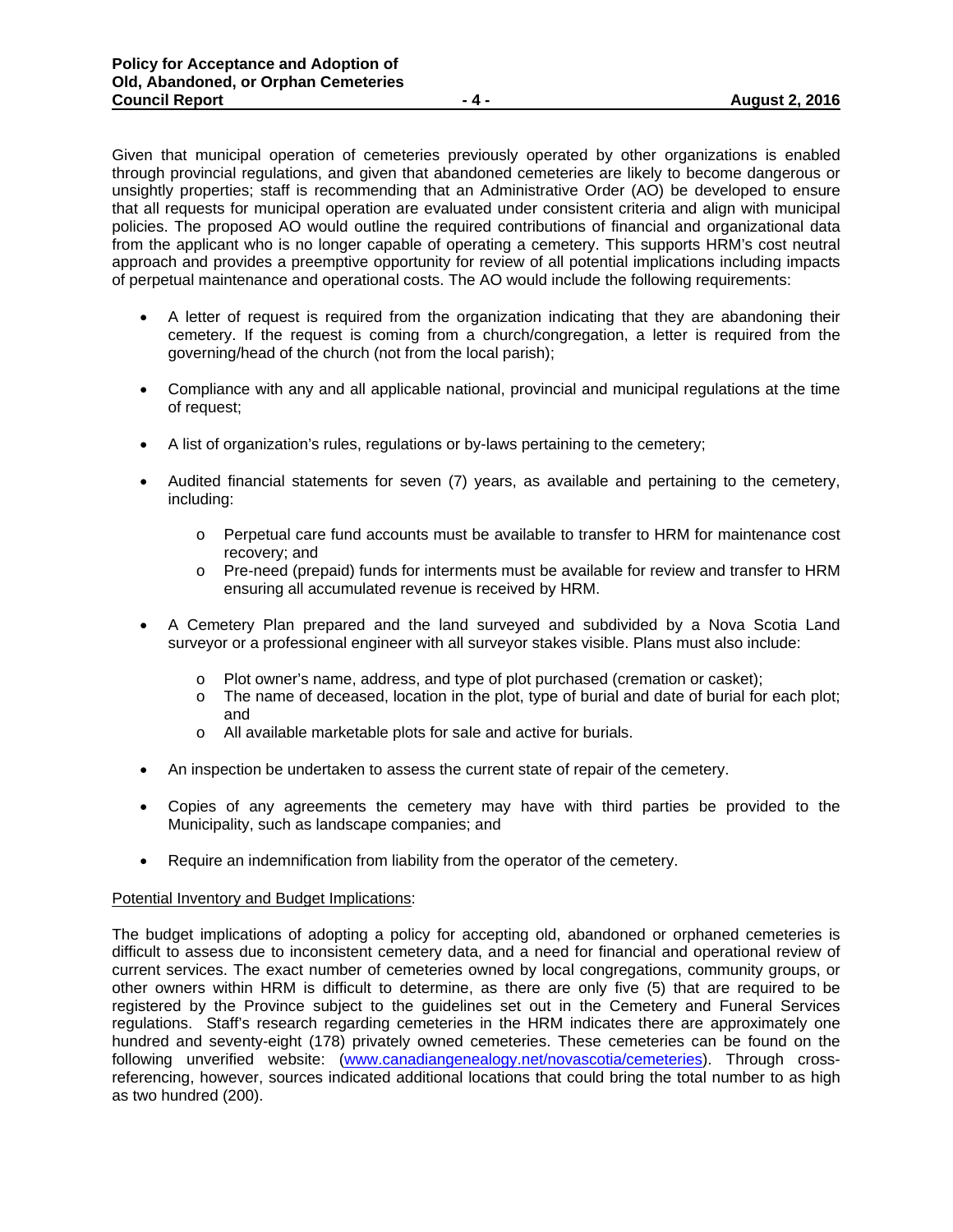Cemetery administration staff has determined an average cost of approximately forty-five hundred dollars (\$4500) per acre per annum to maintain cemeteries. This includes services of grass mowing, monument repairs, and spring and fall cleanups. The majority of expenses are largely offset through cost recovery achieved from the most active of six currently owned HRM cemetery sites.

Prior to accepting municipal operation of a proposed cemetery, significant consideration must be given to fees that are currently being levied at the cemetery in question. It is expected that the cemetery would operate under the fees schedule provided in AO 20. Following the guidelines of the 2010 Services Review, acquiring additional cemeteries that are unable to generate revenue to offset expenses will generally not be recommended under the proposed AO. The financial health of each property shall be assessed on a case-by-case basis. Costs would be transferred to the HRM, and subsequently taxpayers, if the properties cannot offset the costs.

Should Council approve staff's recommendation, the corresponding HRM By-Law C-700 and AO 20 would need to be amended to reflect the new AO. Upon Council approval of the amendments, staff will use the criteria to evaluate the five cemeteries identified in motion 11.3.2 on September 22, 2015 and any subsequent acquisition requests.

### **FINANCIAL IMPLICATIONS**

The financial implications are detailed in the Discussion section (under the sub-heading "Potential Inventory and Budget Implications") and Risk Considerations section of this report.

### **RISK CONSIDERATIONS**

There are financial, resources and hazard related risks associated with assumption of cemeteries. This includes current state of repair of each location and the amount of funds available to HRM through the organization's care fund. A "care fund" is an irrevocable trust fund required to be established by an operator for the specified care and maintenance of graves in a cemetery. There is a risk of care fund depletion before HRM acquisition. There could be an additional cost to HRM depending on the state of repair of each cemetery. Costs are associated with an increase in staffing or contract fees which may or may not be recuperated through revenue generated from each cemetery. There is a resource (financial, staffing, equipment) risk that includes HRM's ability to service the requested lots to the current service standard. Cemeteries are yet to be classified into varying service levels and are dependent upon the most active cemeteries to support those not able of generating revenues. This risk is augmented as there is difficulty in quantifying the actual number of potential cemetery acquisitions and estimating the subsequent financial impacts. Additionally, abandoned properties that become derelict can pose a safety hazard to the public and HRM staff.

### **COMMUNITY ENGAGEMENT**

Service Nova Scotia Business Licensing Section and the Nova Scotia Department of Culture and Heritage were consulted throughout the development of this report.

### **ENVIRONMENTAL IMPLICATIONS**

Implications not identified.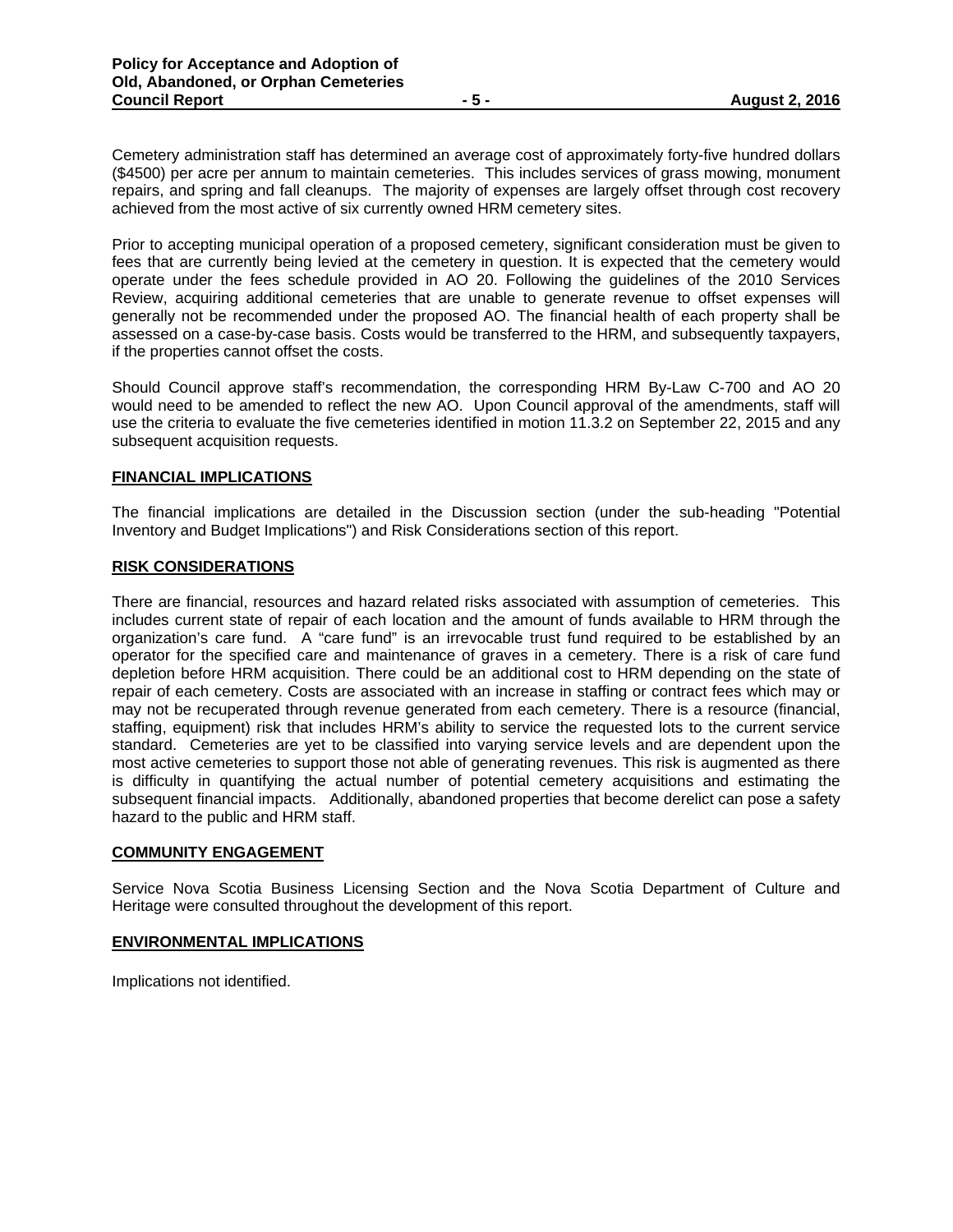### **ALTERNATIVES**

- (1) Council could choose to direct staff to reject all future requests for municipal operation of cemeteries from other organizations.
- (2) Council could continue the status quo of considering municipal operation of cemeteries from other organizations without the benefit of any municipal policy framework.

### **ATTACHMENTS**

- Appendix A Cemeteries and Monuments Protection Act
- Appendix B Cemetery and Funeral Services Regulations<br>Appendix C Cemetery and Funeral Services Act
- Cemetery and Funeral Services Act

A copy of this report can be obtained online at http://www.halifax.ca/council/agendasc/cagenda.php then choose the appropriate meeting date, or by contacting the Office of the Municipal Clerk at 902.490.4210, or Fax 902.490.4208.

Report Prepared by: Bonnie Murphy, Cemetery Administrator, Parks, 902.490.6236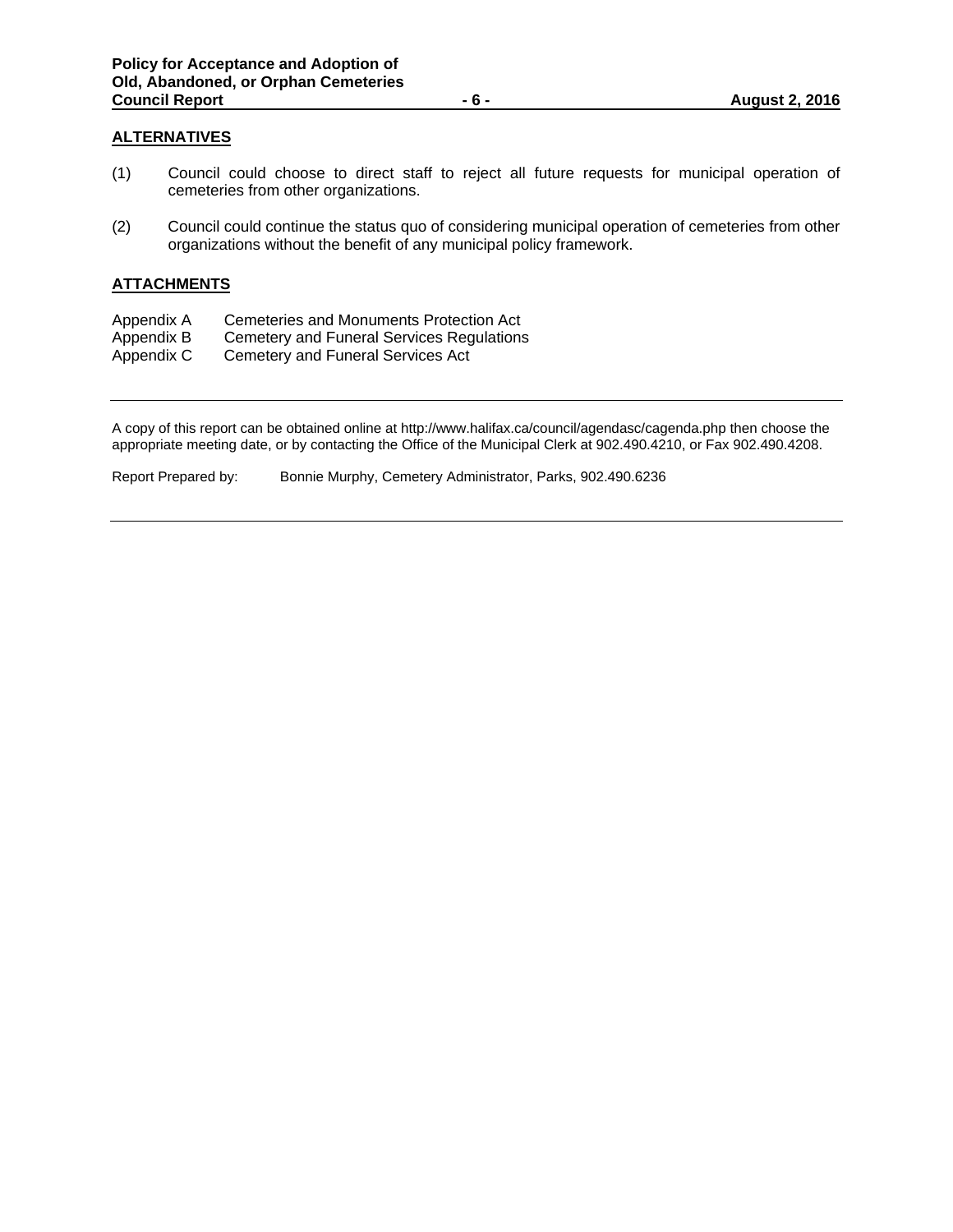

# **Cemeteries and Monuments Protection Act**

CHAPTER 9

OF THE

ACTS OF 1998

**amended** 2001, c. 6, s. 99; 2011, c. 13

**NOTE - This electronic version of this statute is provided by the Office of the Legislative Counsel for your convenience and personal use only and may not be copied for the purpose of resale in this or any other form. Formatting of this electronic version may differ from the official, printed version. Where accuracy is critical, please consult official sources.**

# **An Act to Provide for the Protection of Cemeteries and Monuments**

# *title amended 2011, c. 13, s. 1*

### **Short title**

1 This Act may be cited as the Cemeteries and Monuments Protection Act. *1998, c. 9, s. 1; 2011, c. 13, s. 2.*

# **Interpretation**

2 In this Act,

(a) "abandoned cemetery" means a cemetery that is declared to be an abandoned cemetery pursuant to this Act;

(b) "cemetery" means land that is set apart or used as a place for the burial of human remains and, for greater certainty, includes all tombstones, gravemarkers and other monuments located thereon and any buildings or structures located thereon for the permanent placement of human remains;

(c) "Minister" means the Minister of Communities, Culture and Heritage;

(d) "monument" means land or a public structure set aside to commemorate an event, an individual or a group. *1998, c. 9, s. 2; 2011, c. 13, s. 3.*

**Supervision and management of Act**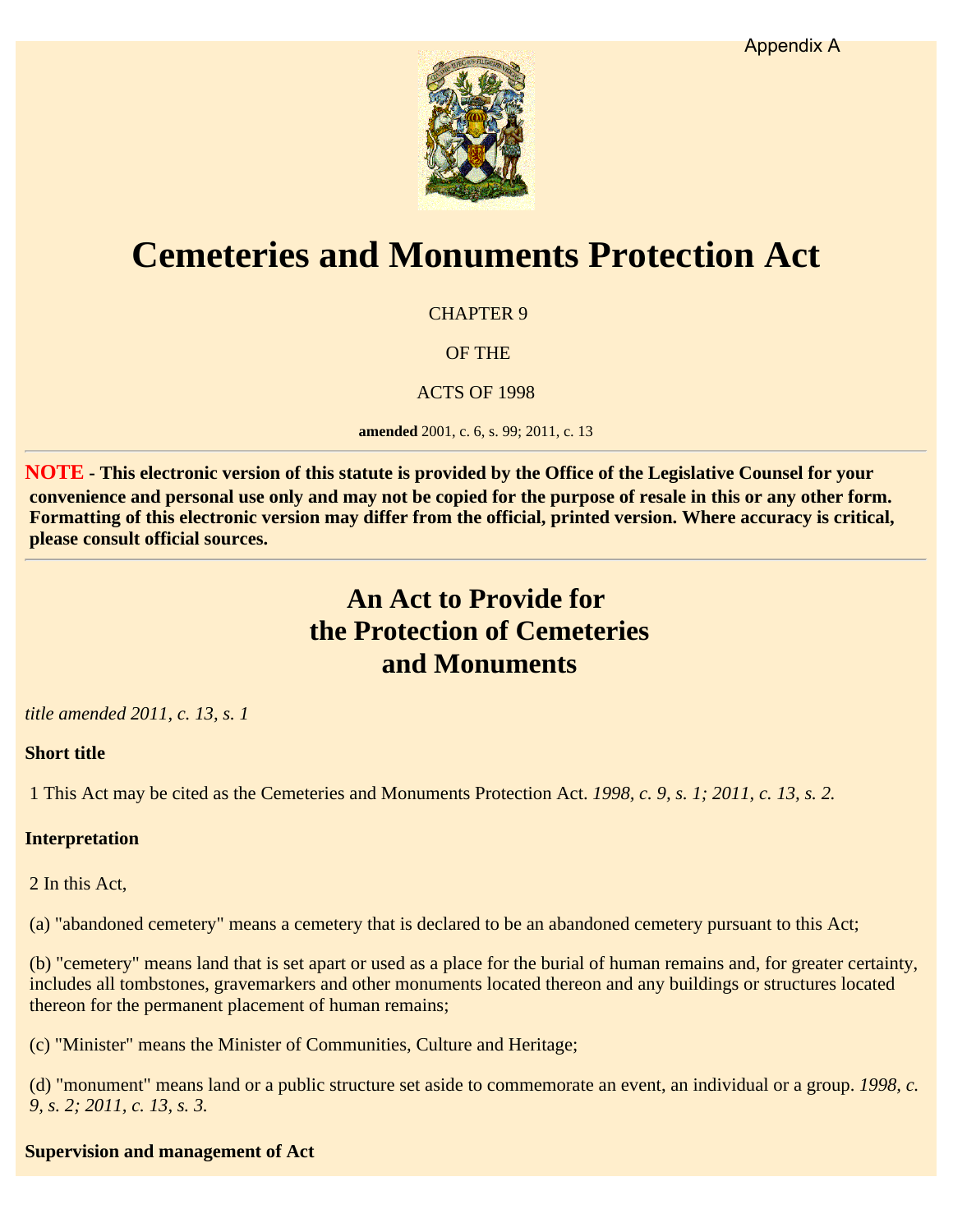3 The Minister has the general supervision and management of this Act. *1998, c. 9, s. 3.*

### **Declaration**

4 (1) Where the Minister is satisfied that

(a) a cemetery is no longer being used for the burial or permanent placement of human remains;

(b) the owner of the cemetery is unknown, cannot be found or is unable to maintain the cemetery; and

(c) the cemetery is not subject to active management,

the Minister may, by order, declare the cemetery to be an abandoned cemetery and permit persons to enter the cemetery and carry out such work as the Minister thinks necessary to restore, preserve and protect the cemetery.

Appendix A

(2) An order made pursuant to subsection (1) is ineffective unless and until the order is deposited in the manner prescribed by the regulations in the registry of deeds for the registration district in which the cemetery is located.

(2A) Where real property has been registered pursuant to the Land Registration Act, an order made pursuant to subsection (1) is ineffective unless and until the order is recorded in the register for the parcel established pursuant to that Act in which the real property is located in the manner prescribed by the Land Registration Act for the registration district in which the cemetery is located.

(3) No action lies against a person by reason only of acting in accordance with an order made pursuant to this Section. *1998, c. 9, s. 4; 2001, c. 6, s. 99; 2011, c. 13, s. 4.*

### **Right to pass**

5 Any person may go on foot upon and across any uncultivated lands or Crown lands for the purpose of visiting a cemetery or monument during daylight hours for purposes usually associated with cemetery or monument visits, as the case may be. *1998, c. 9, s. 5; 2011, c. 13, s. 5.*

### **Power to grant right-of-way**

6 (1) Notwithstanding the Private Ways Act, any person may present a petition to the Governor in Council pursuant to that Act for an order in council declaring that the person is entitled to acquire under Part I of that Act a right to pass and repass over lands for the purpose of gaining access to an abandoned cemetery from a public street or road and egress from the abandoned cemetery to a public street or road, and the Private Ways Act applies to the petition as if the petition were a petition referred to in subsection 2(1) of that Act, except that clause 2(2)(a) of that Act does not apply to the petition.

(2) An order in council pursuant to subsection (1) is ineffective unless and until it is registered in accordance with Section 13 of the Private Ways Act. *1998, c. 9, s. 6.*

### **Limitation on use of cemetery**

7 (1) No person may use a cemetery for any purpose other than for the burial or permanent placement of human remains or memorialization.

(2) Subsection (1) does not apply to a person who, for valuable consideration, acquires an interest in property without notice that the property is set apart or used as a place for the burial or permanent placement of human remains, unless at the time of the acquisition, an order relating to the property, made pursuant to Section 4, is on deposit in a registry of deeds in accordance with Section 4.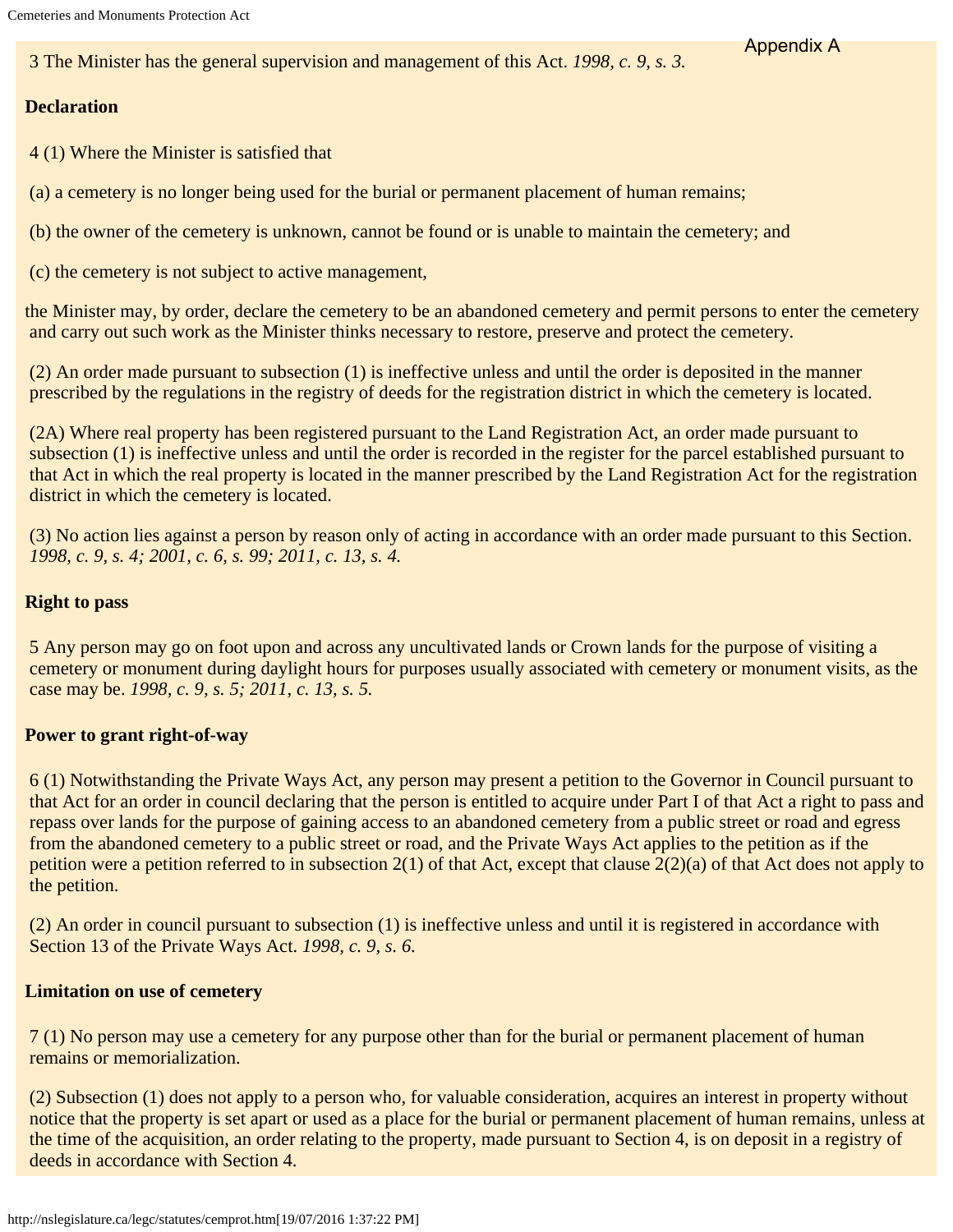### Appendix A

(3) Where real property is registered pursuant to the Land Registration Act, subsection (1) does not apply to a person who, for valuable consideration, acquires an interest in property without notice that the property is set apart or used as a place for the burial or permanent placement of human remains, unless at the time of the acquisition, an order relating to the property, made pursuant to Section 4, is recorded in accordance with Section 4 in the register for the parcel established pursuant to that Act. *1998, c. 9, s. 7; 2001, c. 6, s. 99.*

### **Consequences of discovery of human remains**

8 (1) Where there is no evidence on the surface of land that the land is a cemetery, but a person discovers, under the surface, human remains, that person shall

(a) immediately report the discovery to the Minister; and

(b) except to the extent permitted by the Minister, not carry out any activity that would result in disturbing the remains.

(2) Every person who violates subsection (1) is guilty of an offence against this Act. *1998, c. 9, s. 8.*

### **Offence**

9 Every person who desecrates, damages or destroys a cemetery or monument is guilty of an offence against this Act. *1998, c. 9, s. 9; 2011, c. 13, s. 6.*

### **Preservation of existing powers of court**

10 Nothing in this Act shall be construed as limiting or modifying the power or authority of a court to order the disinterment and removal of remains from a cemetery and interment of those remains in a suitable location. *1998, c. 9, s. 10.*

### **Penalty**

11 Every person who is guilty of an offence against this Act is liable, on summary conviction, to a fine not exceeding twenty thousand dollars or, on default of payment, imprisonment for a period not exceeding two years less a day. *1998, c. 9, s. 11; 2011, c. 13, s. 7.*

### **Regulations**

12 (1) The Governor in Council may make regulations

(a) prescribing the manner in which an order made pursuant to this Act shall be deposited and preserved in a registry of deeds;

(b) defining any word or expression used but not defined in this Act;

(c) respecting any matter deemed necessary or advisable to carry out effectively the intent and purpose of this Act.

(2) The exercise by the Governor in Council of the authority contained in subsection (1) is regulations within the meaning of the Regulations Act. *1998, c. 9, s. 12.*



This page and its contents published by the Office of the Legislative Counsel, Nova Scotia House of Assembly, and © 2012 Crown in right of Nova Scotia. Created January 9, 2012. Send comments to [legc.office@gov.ns.ca](http://nslegislature.ca/legc/email.htm).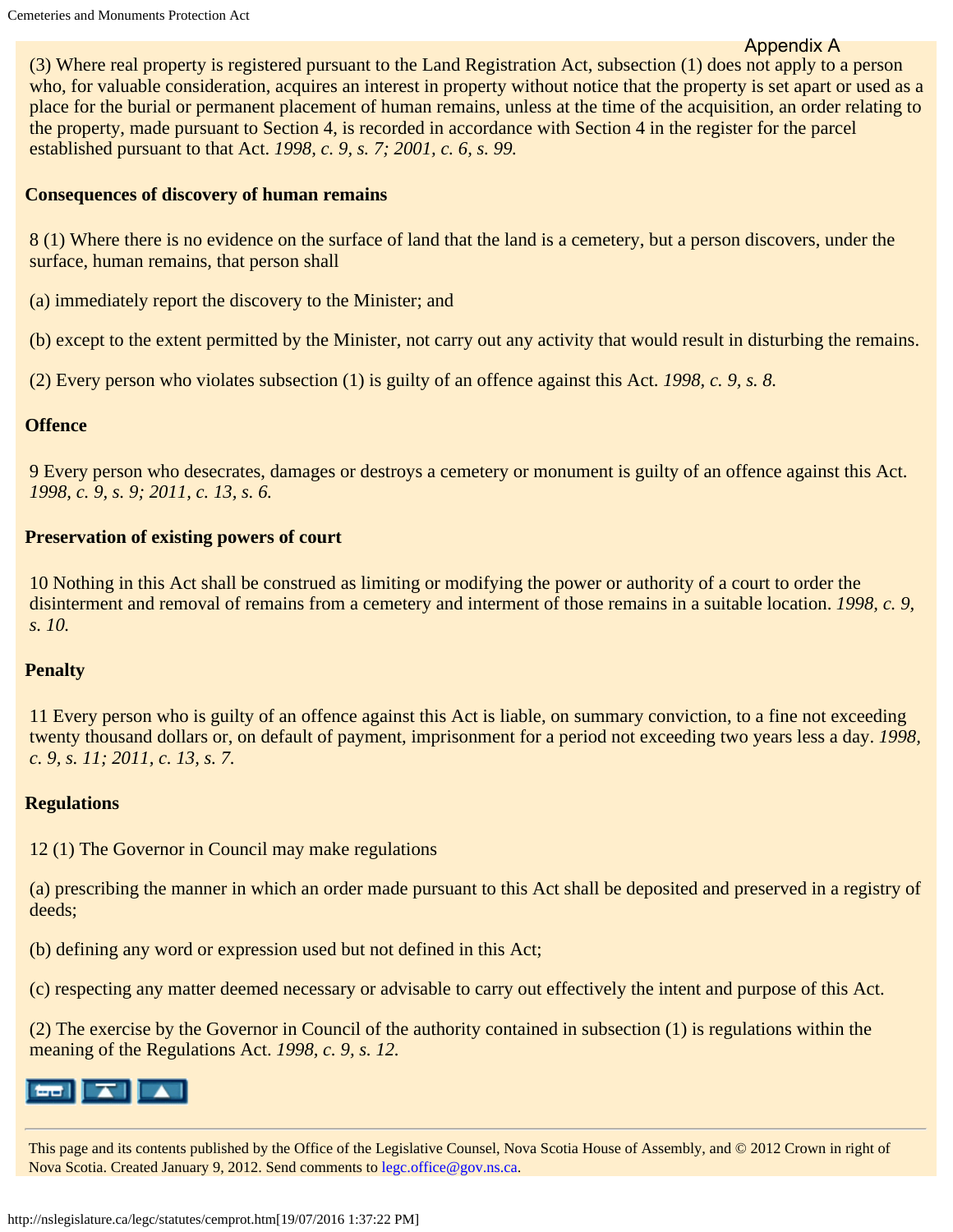This consolidation is unofficial and is for reference only. For the official version of the regulations, consult the original documents on file with the [Registry of Regulations](https://www.novascotia.ca/just/regulations/index.htm), or refer to the [Royal Gazette Part II.](https://www.novascotia.ca/just/regulations/rg2/index.htm)

Regulations are amended frequently. Please check the list of [Regulations by Act](https://www.novascotia.ca/just/regulations/rxaa-l.htm) to see if there are any recent amendments to these regulations filed with the Registry that are not yet included in this consolidation.

Although every effort has been made to ensure the accuracy of this electronic version, the Registry of Regulations assumes no responsibility for any discrepancies that may have resulted from reformatting.

This electronic version is copyright  $\odot$  2015, [Province of Nova Scotia](http://www.novascotia.ca/), all rights reserved. It is for your personal use and may not be copied for the purposes of resale in this or any other form.

# **Cemetery and Funeral Services Regulations made under Section 28 of the** *Cemetery and Funeral Services Act* **R.S.N.S. 1989, c. 62 O.I.C. 84-156 (February 7, 1984), N.S. Reg. 16/84 as amended to O.I.C. 2015-96 (March 31, 2015, effective June 1, 2015), N.S. Reg. 76/2015**

Effective September 1, 2016, these regulations are amended by N.S. Reg. 115/2016.

- **1** No person shall solicit another person to enter into an agreement respecting or offer for sale to or sell to another person
	- (a) a prearranged funeral plan;
	- (b) a pre-need cemetery plan; or
	- (c) a cemetery lot or the right to use a lot in a cemetery,

unless he is licensed as a seller or as a salesperson of a licensed seller.

- **2** No person shall be licensed as a seller unless
	- (a) he provides a copy of the last audited financial statement;
	- (b) he provides a list of persons employed or engaged by the seller;
	- (c) he provides a copy of all purchase agreements in use or intended to be used;
	- (d) he provides a bond in the amount specified in  $\mathbf{Regulation}$  [Section] 12;
	- (e) he completes the application form prescribed by the Registrar;
	- (f) he pays the annual fee of \$66.00;

**Clause 2(f) amended: O.I.C. 2015-96, N.S. Reg. 76/2015.**

 $(g)$  in the case of a seller of cemetery lots or the right to use a lot in the cemetery, he has submitted an irrevocable trust agreement for the care fund and it has been approved by the Registrar;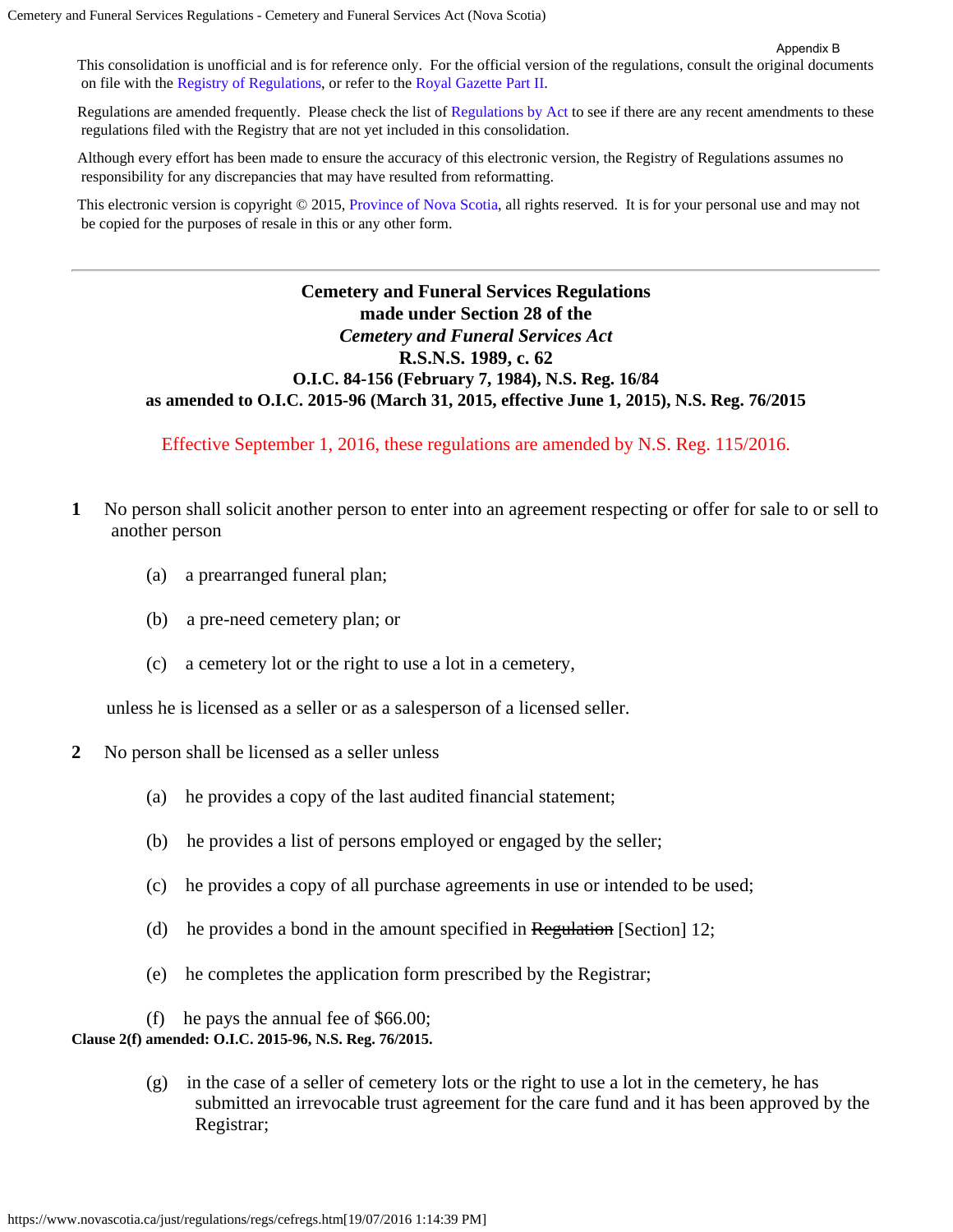- (h) in the case of a seller of prearranged funeral plans or pre-need cemetery plans, he has submitted a copy of the agreement made between the applicant and a chartered bank, loan or trust company respecting trust accounts; and
- (i) in the case of a seller who is not a funeral home operator or a cemetery owner, he has submitted a copy of an agreement between the applicant and a funeral home operator or a cemetery owner to provide the goods and services.
- **3** No person shall be licensed as a salesperson unless
	- (a) he is an individual, 19 years of age or older;
	- (b) he is a salesperson of a licensed seller;
	- (c) he completes the application form prescribed by the Registrar;

 (d) he pays the annual fee of \$33.00 and **Clause 3(d) amended: O.I.C. 2015-96, N.S. Reg. 76/2015.**

- (e) if required by the Registrar, he provides a bond.
- **4** No seller's licence shall be renewed unless the seller
	- (a) files a report, prescribed by the Registrar, within three months immediately following the end of the seller's fiscal year, which has been completed by a public accountant licensed under the Public Accountants Act and signed by the seller, that states that the seller has kept, in connection with the sale of prearranged funeral plans, pre-need cemetery plans, or cemetery lots or the rights to use a cemetery lot, the records and accounts required by the Act and regulations in respect of money or other valuable property received by him in trust from purchasers for and during the fiscal year;
	- (b) completes the renewal application prescribed by the Registrar;
	- (c) updates all information filed with the original application;
	- (d) pays the annual fee; and
	- (e) if required by the Registrar, provides additional information.
- **5** No salesperson's licence shall be renewed unless the salesperson
	- (a) completes the renewal application prescribed by the Registrar;
	- (b) updates all information filed with the original application;
	- (c) pays the annual fee; and
	- (d) if required by the Registrar, provides a bond.
- **6** The Registrar may require at any time any further information or material to be submitted by any applicant or any licensed person within a specified time limit, and may require if he so desires verification by affidavit or otherwise of any information or material then or previously submitted.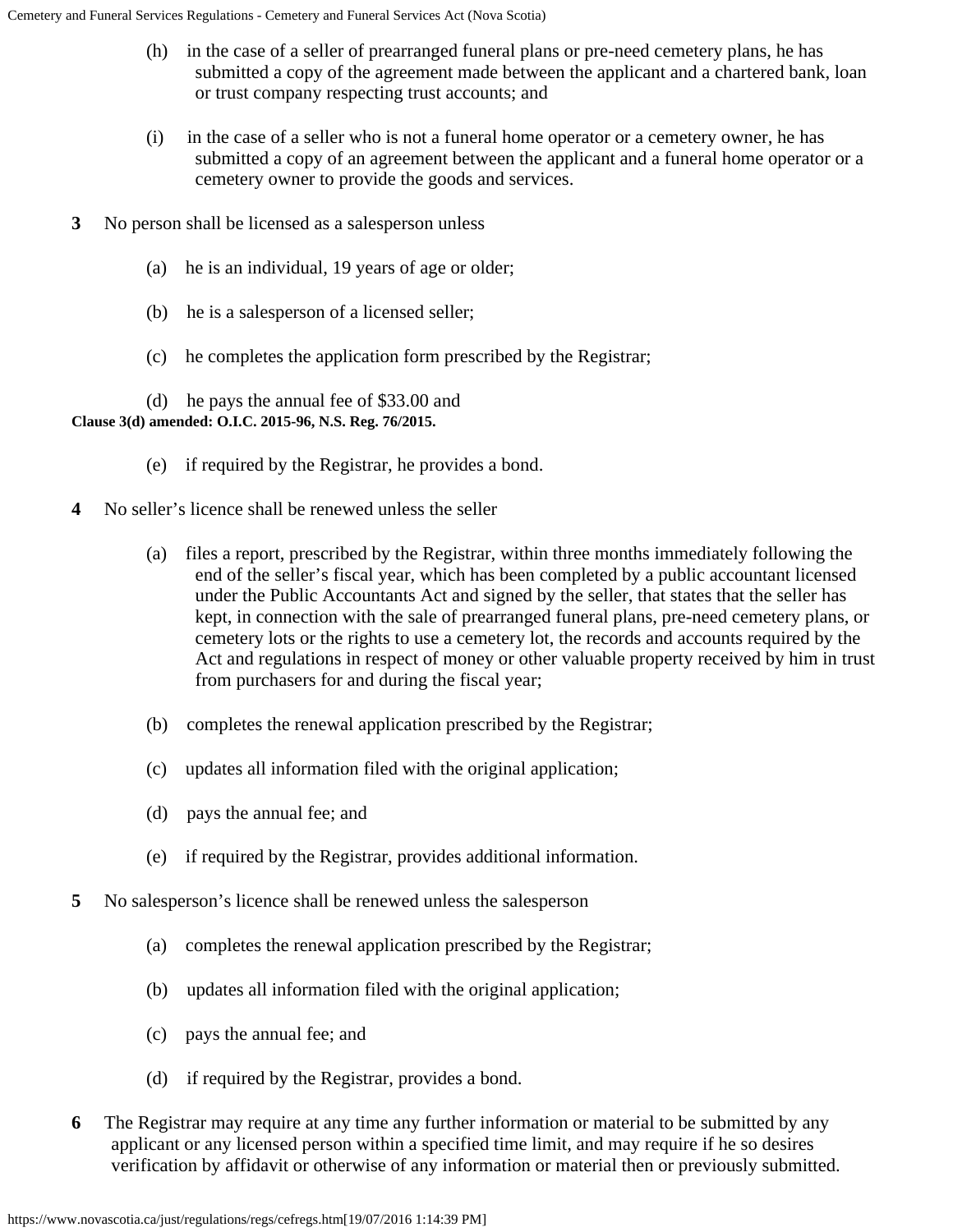- **7** The Registrar may refuse to licence or renew a licence where a person
	- (a) has violated any provision of the Act or regulations;
	- (b) has made a material misstatement in the application for his licence or in any of the information or material submitted by him to the Registrar;
	- (c) has been guilty of misrepresentation, fraud, or dishonesty; or
	- (d) has demonstrated that it is not in the public interest that he be licensed.
- **8 (1)** Every seller and salesperson shall, in all verbal or written communication regarding the sale of prearranged funeral plans, pre-need cemetery plans and cemetery lots or the right to use a lot, use the name under which he obtained his licence and identify his licence by the number it bears.
	- **(2)** A salesperson shall in addition give the name of the seller by whom he is engaged.
- **9 (1)** The transfer of the licence from one person to another is prohibited.
	- **(2)** The termination of the employment of a salesman with a licensed seller shall operate as a cancellation of the licence of such salesman until, upon receipt of application from such salesman, the Registrar reissues the licence.
- **10 (1)** The Registrar shall require an applicant for a licence or a renewal of a licence to provide a bond before the licence will be issued or renewed.
	- **(2)** The Registrar may at any time require to be delivered a bond or such other collateral security as he deems necessary.
- **11 (1)** Any bond required to be given under the Act or by the Registrar shall be in one of the following forms:
	- (a) surety bond;
	- (b) bond of guarantor; or
	- (c) such other form as the Registrar may from time to time specify.
	- **(2)** For purposes of these regulations
		- (a) a "surety bond" means a bond of a guarantee company which is a three party undertaking naming a principal, obligee and surety under which the surety agrees to indemnify the obligee against loss arising from the failure of the principal to comply with the provisions of the Act or the regulations made pursuant thereto;
		- (b) a "bond of a guarantor" means an instrument whereby a principal (person seeking bond coverage) and a guarantor (another person) jointly pledge collateral security of a predetermined amount to the Province of Nova Scotia which may be forfeited in the event of any violation by the principal of the provisions of the Act or the regulations made pursuant thereto;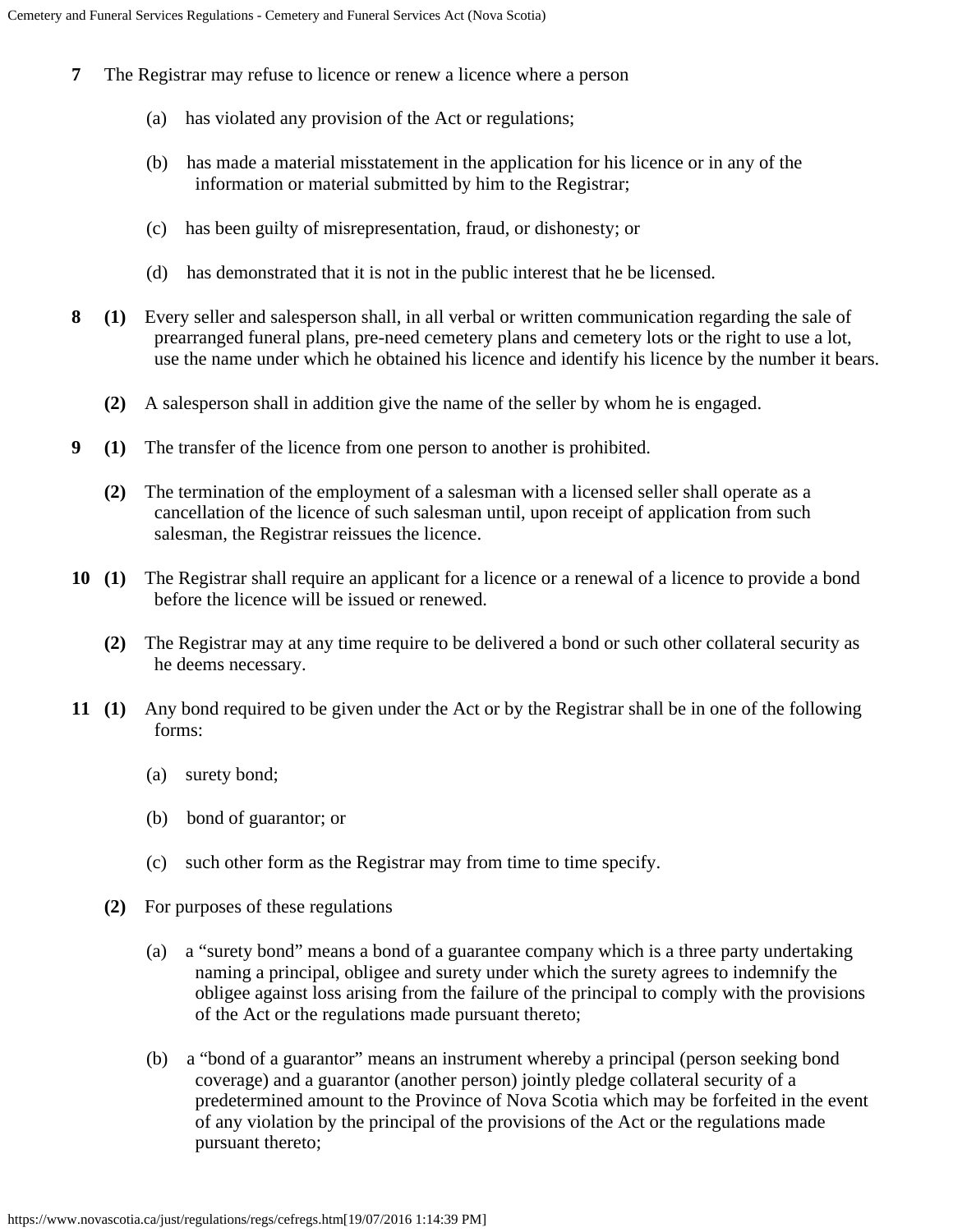- (c) "collateral security" means negotiable securities such as stocks, bonds and debentures that have a market value and can be sold providing they are properly endorsed and are in bearer form.
- **(3)** A bond of a guarantor shall in all instances be accompanied by collateral security acceptable to the Registrar in an amount as prescribed by the Registrar.
- **(4)** The collateral security referred to in subsection (3) shall be deposited with the Minister of Finance and Treasury Board and maintained at a market value of not less than that prescribed. **[Note: The reference to the Minister of Finance has been updated in accordance with Order in Council 2013-348 under the**  *Public Service Act***, R.S.N.S. 1989, c. 376, effective October 22, 2013.]**
- **12** The amount of the bond required to be given by an applicant shall be as follows:
	- (a) in the case of a seller of prearranged funeral plans or pre-need cemetery plans
		- (i) where there are 1 to 30 plans..............................................\$5000.00

 (ii) where there are 31 to 60 plans.........................................\$10 000.00 **Subclause 12(a)(ii) amended: O.I.C. 2007-533, N.S. Reg. 401/2007.**

- (iii) where there are 61 to 90 plans .......................................\$15 000.00
- (iv) where there are more than 90 plans.................................\$20 000.00
- (b) in all other cases, the amount of the bond shall be at the discretion of the Registrar.
- **13 (1)** Any bond delivered under this Act shall be forfeited upon the demand of the Registrar where
	- (a) the person in respect of whose conduct the bond is conditioned or any representative, agent or salesman of that person has been convicted of
		- (i) an offence under this Act or any regulation, or
		- (ii) an offence involving fraud, theft or conspiracy to commit an offence involving fraud; or theft under the Criminal Code (Canada);
		- or
	- (b) judgment in respect of a claim arising out of a prearranged funeral plan, a pre-need cemetery plan or the sale of lot in a cemetery or the right to use a lot has been given against the person in respect of whose conduct the bond is conditioned or against any representative, agent or salesman of that person; or
	- (c) the person in respect of whose conduct the bond is conditioned commits an act of bankruptcy, whether or not proceedings have been taken under the Bankruptcy Act (Canada); or
	- (d) a decision has been rendered by the Registrar in writing stating in effect that after consideration and investigation of a complaint, he is satisfied that the person in respect of whose conduct the bond is conditioned or any representative, agent or salesman of that person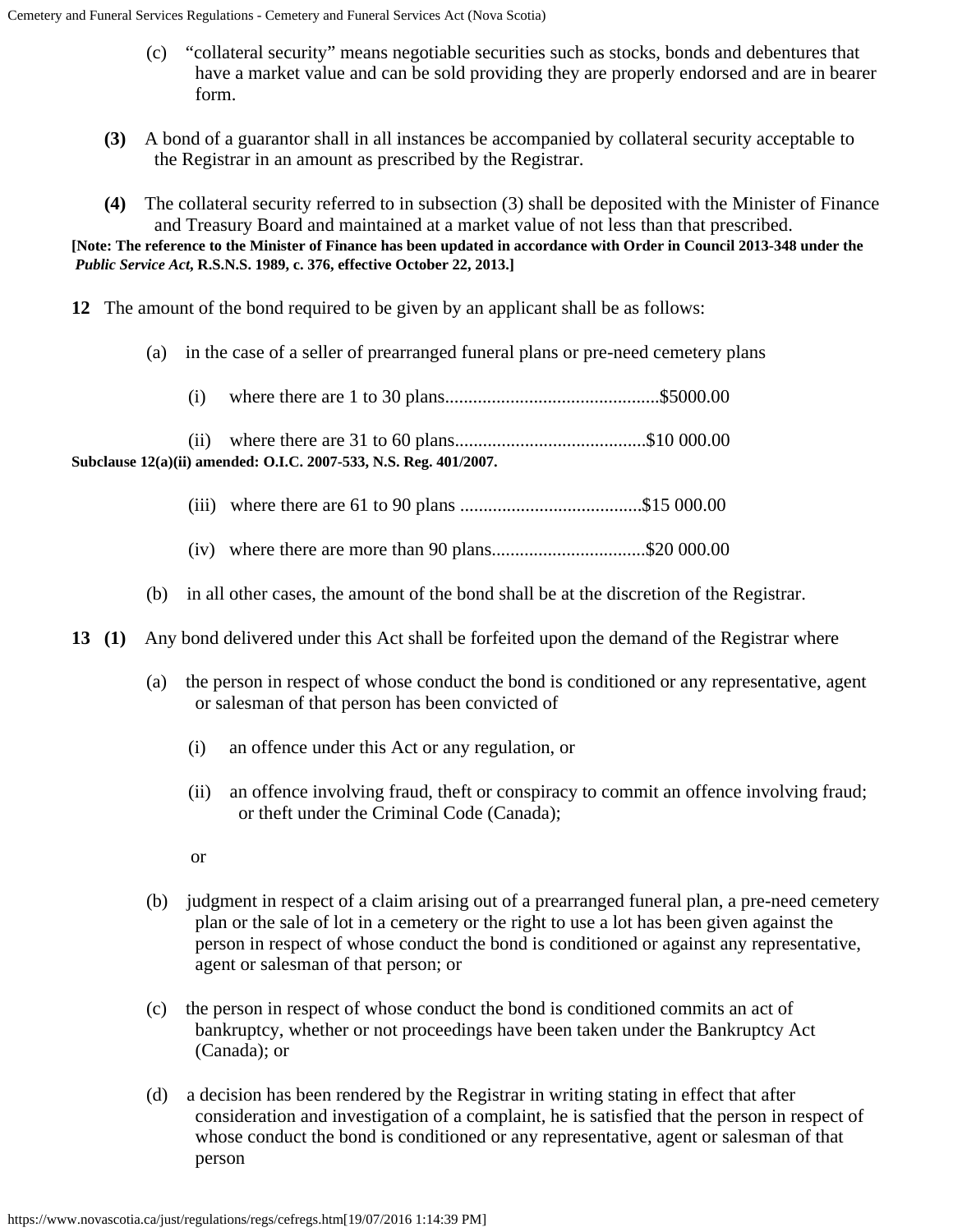- (i) has violated any provision of this Act or has failed to comply with any of the terms, conditions or restrictions to which his licence is subject or is in breach of contract, and
- (ii) has departed from Nova Scotia or been out of Nova Scotia, remains out of Nova Scotia or departs from his normal place of abode or otherwise absents himself or in the case of a corporation, the name thereof has been struck off the register of companies,

and such conviction or judgment, order or decision has become final by reason of lapse of time or having been confirmed by the highest court to which any appeal may be taken.

- **(2)** Notwithstanding the fact that Her Majesty the Queen in the right of Her Province of Nova Scotia has not suffered any loss or damages, every bond delivered to the Registrar under this Act or regulations shall be construed as being a penal bond and where any such bond is forfeited pursuant to this Act the amount due and owing as a debt to Her Majesty the Queen in the right of Her Province of Nova Scotia by the person bound thereby shall be determined as if Her Majesty suffered such loss or damages as would entitle Her Majesty to be entitled to the maximum amount of the liability prescribed by the bond.
- **(3)** For the purpose of every act and omission occurring during the period of licensing, every bond shall continue in force for a period of two years after the licence or renewal thereof to which it relates lapses or is cancelled.
- **(4)** Notwithstanding any other provision of this Act, the total liability of the insurer under the bond shall not at any time exceed the face value of the bond.
- **(5)** Where new bonds have been issued from time to time by the same guarantor party on the expiry of previous bonds all such bonds shall be deemed to be one continuing bond and the maximum amount for which the guarantor party shall be liable shall be the face value of the bond last issued upon expiry of a previous bond.
- **(6)** Where a bond secured by the deposit of collateral security with the Registrar is forfeited under this Act, the Registrar may sell the collateral security at the current market price.
- **14** Where a bond has been forfeited and the Registrar has not received notice in writing of any claim against the proceeds of the bond or such part as remains in his hands within two years of the forfeiture, the Registrar may pay the proceeds of the bond or the collateral security or any part remaining, to any person who made a payment under the bond or who deposited the collateral security, after first deducting the amount of any expenses that have been incurred in connection with any investigation or otherwise relating to the direct seller or salesman in respect of whose conduct the bond was conditioned.

### **Trust accounts**

**15 (1)** Every seller of prearranged funeral plans and pre-need cemetery plans shall maintain a separate account designated as a trust account in a chartered bank, loan or trust company in the Province, for each individual who has purchased a prearranged funeral plan or pre-need cemetery plan, in which shall be deposited all money received from the sale of the prearranged funeral plan or the pre-need cemetery plan together with any income earned thereon and he shall at all times keep such money separate and apart from money belonging to himself, and shall disburse such monies only in accordance with Section 15 of the Act.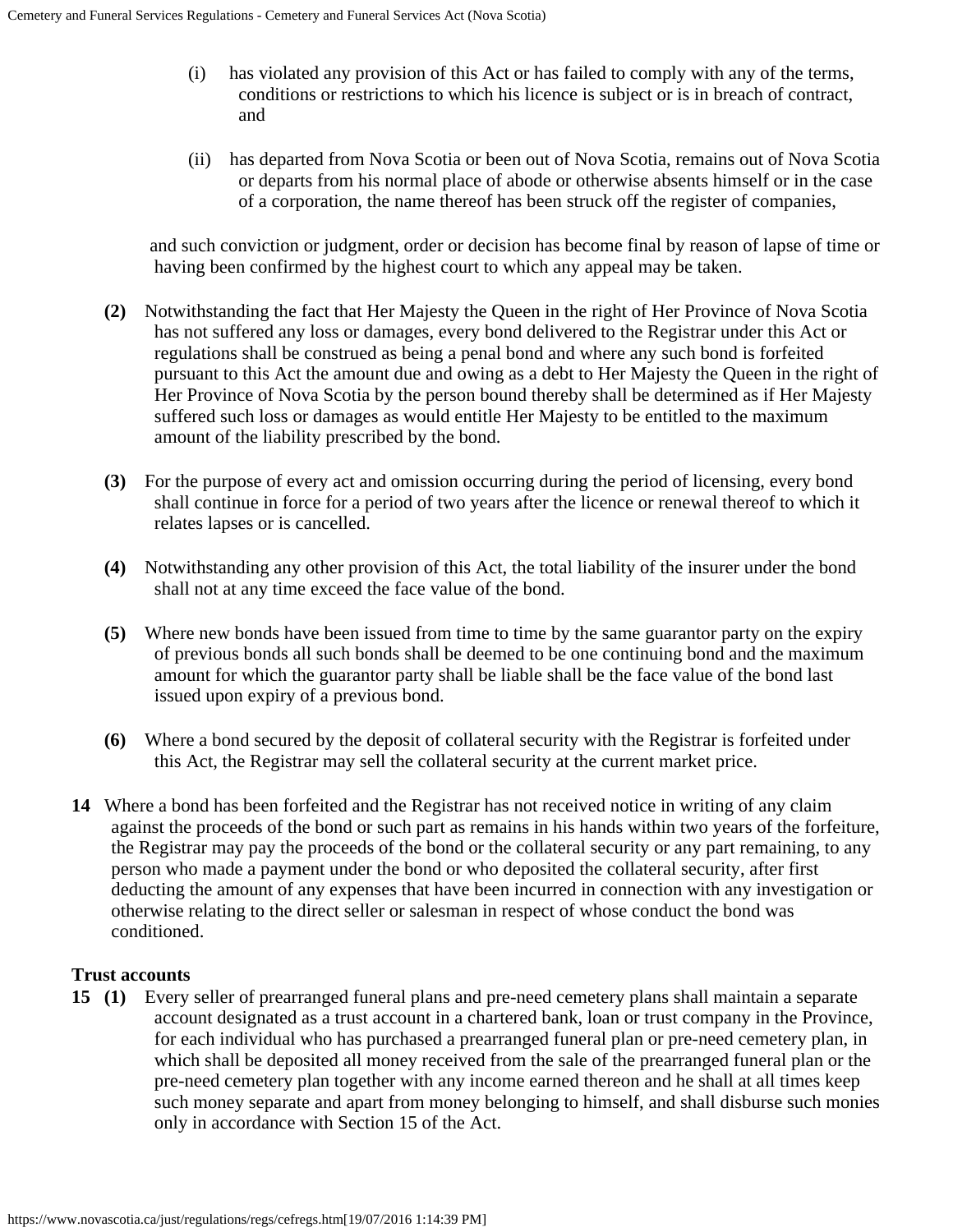- **(2)** Every seller shall establish a trust ledger for their trust account and each month shall prepare and maintain in their trust ledger full details of money deposited and money disbursed for each prearranged funeral plan or pre-need cemetery plan, including all of the following:
	- (a) the name of the purchaser;
	- (b) the purchase agreement number of the plan;
	- (c) the number of beneficiaries covered by the plan;
	- (d) for money that is deposited,
		- (i) the amount deposited,
		- (ii) the date it is deposited,
		- (iii) the names of all beneficiaries for whom it is deposited, and
		- (iv) whether the amount deposited is a deposit in full, an initial installment [instalment] deposit, an installment [instalment] deposit or final deposit;
	- (e) for money, including interest, that is disbursed,
		- (i) the amount disbursed,
		- (ii) the date it is disbursed,
		- (iii) to whom it is disbursed,
		- (iv) the names of all beneficiaries for whom it is disbursed, and
		- (v) whether the disbursement means that the contract is fulfilled, partially fulfilled or cancelled;
	- (f) the total amount of interest accrued during that month;

 (g) the opening and closing trust account balances for the month. **Subsection 15(2) replaced: O.I.C. 2007-533, N.S. Reg. 401/2007.**

### **Subsection 15(3) repealed: O.I.C. 2007-533, N.S. Reg. 401/2007.**

- **(4)** Each month, every seller shall prepare and maintain a monthly bank reconciliation or reconciliations which correctly reconcile the statement or passbook figures of the depository with the figures shown as on deposit in trust according to the seller's books of account. **Subsection 15(4) amended: O.I.C. 2007-533, N.S. Reg. 401/2007.**
	- **(5)** Every seller shall keep all of the following for all of their trust accounts:
		- (a) duplicate deposit slips;
		- (b) cancelled cheques;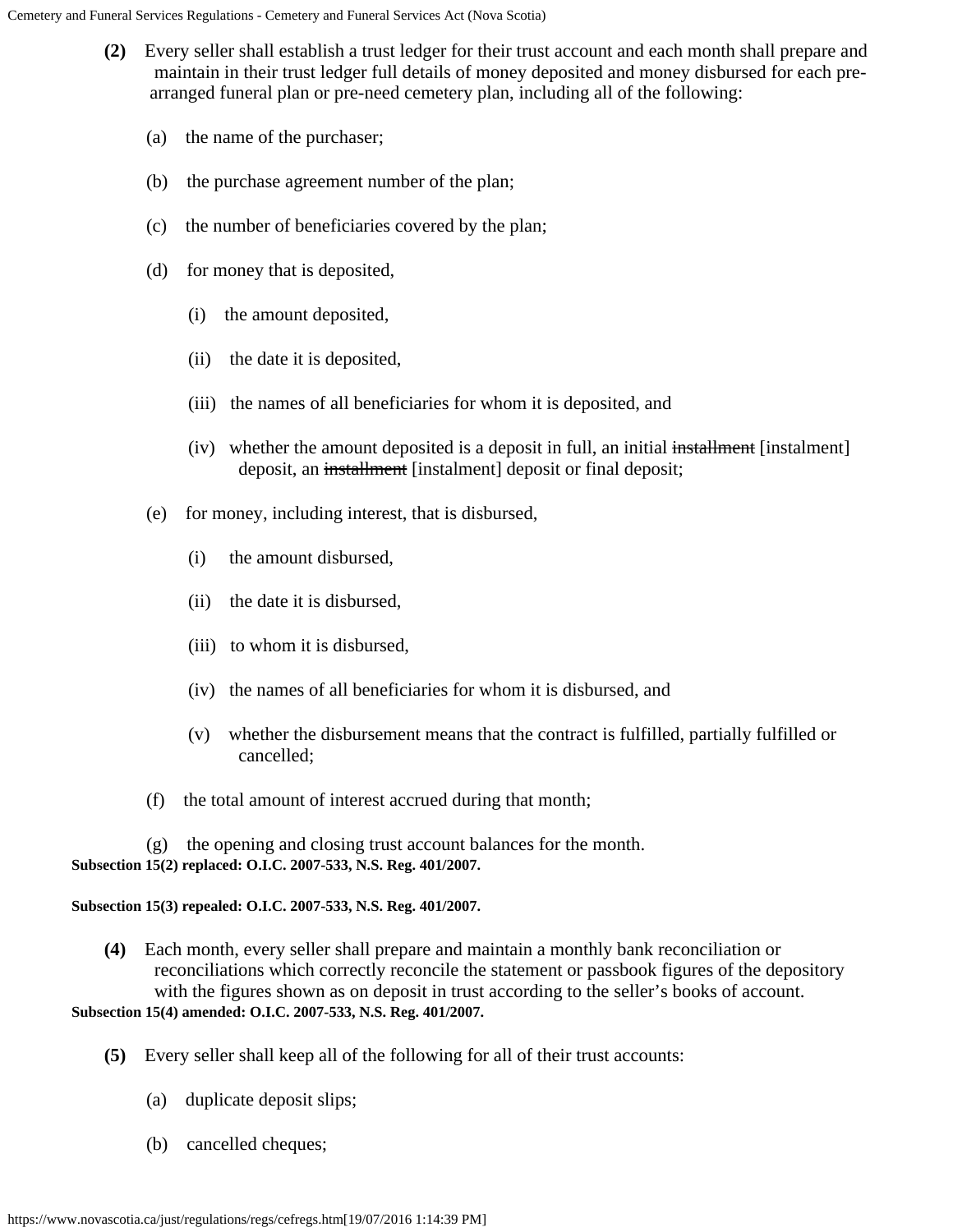- (c) bank statements or pass books;
- (d) duplicates of proofs of deposits required by subsection (7);
- (e) duplicates of semi-annual statements required by subsection (9);
- (f) a copy of all pre-arranged funeral plan and pre-need cemetery plan purchase agreements;

(g) trust ledgers.

### **Subsection 15(5) replaced: O.I.C. 2007-533, N.S. Reg. 401/2007.**

- **(6)** Every seller shall deposit all monies received from the sale of prearranged funeral plans or preneed cemetery plans within one week of receipt of such monies.
- **(7)** Every seller shall ensure that a purchaser of a pre-arranged funeral plan or pre-need cemetery plan receives proof of deposit of the purchaser's payment to a trust account by the following deadlines:
	- (a) for a plan that is not being purchased by instalment payments, no later than 21 days after the date the seller receives payment for the plan from the purchaser;
	- (b) for a plan that is being purchased by instalment payments, no later than 21 days after the date the seller receives the initial instalment payment from the purchaser.

### **Subsection 15(7) added: O.I.C. 2007-533, N.S. Reg. 401/2007.**

- **(8)** Proof of deposit is a record verified by the financial institution that states all of the following:
	- (a) the name of the purchaser;
	- (b) the amount of the deposit;
	- (c) the date of the deposit.

### **Subsection 15(8) added: O.I.C. 2007-533, N.S. Reg. 401/2007.**

 **(9)** If a pre-arranged funeral plan or pre-need cemetery plan is purchased by instalment payments, the seller shall also give the purchaser proof of deposit at least semi-annually confirming deposit of all other payments received from the purchaser.

### **Subsection 15(9) added: O.I.C. 2007-533, N.S. Reg. 401/2007; amended: O.I.C. 2008-120, N.S. Reg. 111/2008.**

**16** Pursuant to [sub]section 15(2) of the Act, the percentage which the seller of a prearranged funeral plan or a pre-need cemetery plan may retain on account of administrative expenses shall not exceed 10%.

### **Purchase agreements**

- **16A(1)** A seller shall use sequentially numbered purchase agreements for pre-arranged funeral plan purchase agreements and pre-need cemetery plan purchase agreements.
	- **(2)** A purchase agreement shall contain the following words directly above the purchaser's signature, in bold type and no smaller than 10 pts in size:

By law, the seller of pre-arranged funeral plans or pre-need cemetery plans must deposit all the money you pay them, less any administrative expenses agreed to in this purchase agreement, into a trust account at a financial institution. The seller must also ensure you are given written proof of the deposit no later than 21 days after they receive the money from you. If the seller has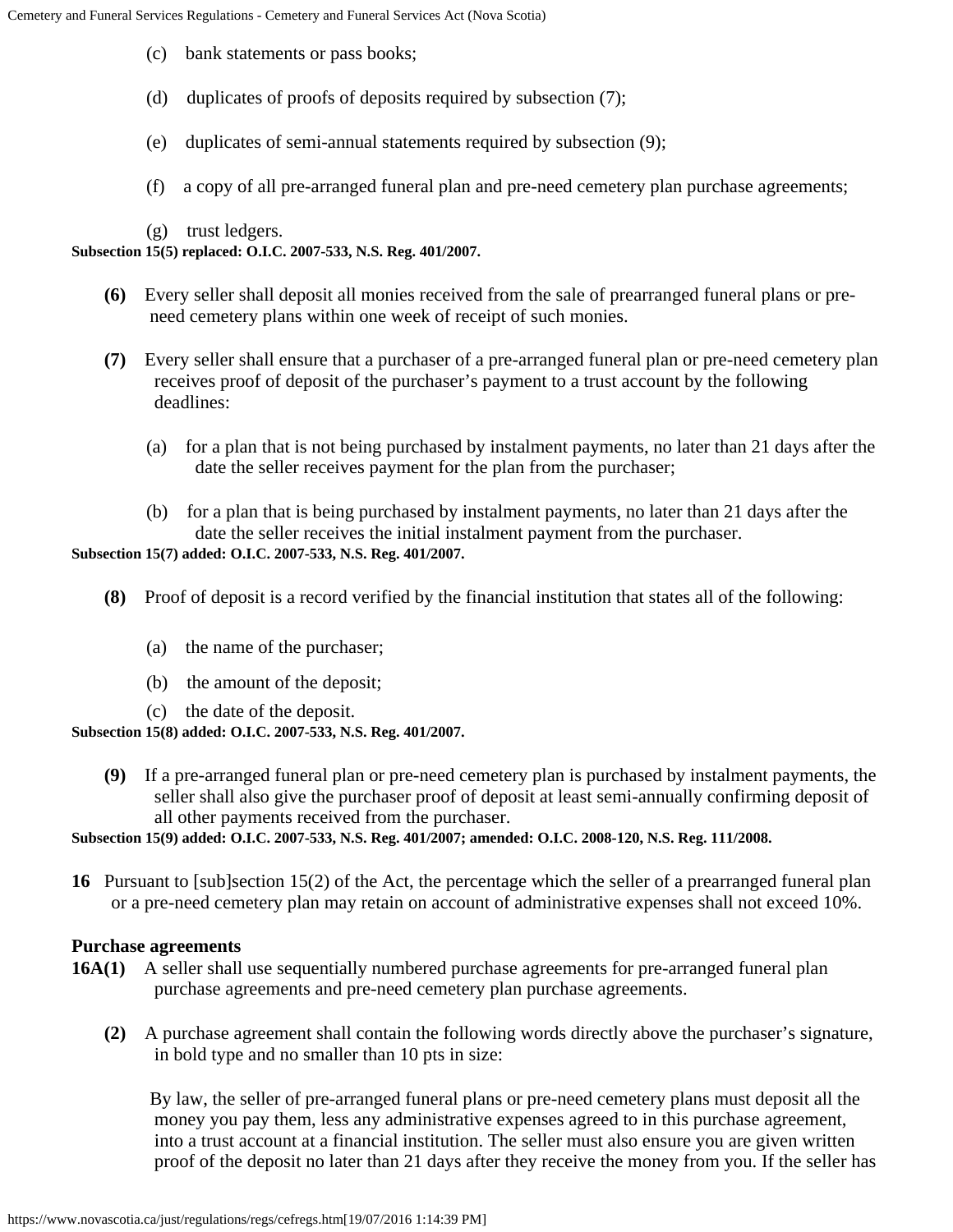agreed to allow you to pay by instalments, the seller must give you written proof of deposit of the first payment no later than 21 days after they receive the payment, and must give you written proof at least semi-annually confirming deposit of your other payments. If you do not receive the required proof of deposit, please contact the seller and, if the matter continues to be unresolved, please contact the office of the Registrar of Cemetery and Funeral Services (*insert the current phone number for the Registrar*).

**Subsection 16A(2) replaced: O.I.C. 2008-120, N.S. Reg. 111/2008.**

 **(3)** A purchase agreement for a pre-arranged funeral plan shall be titled "Purchase Agreement for Pre-Arranged Funeral Plan" and shall not be used for any other purpose.

**Subsection 16A(3) added: O.I.C. 2008-120, N.S. Reg. 111/2008.**

 **(4)** A purchase agreement for a pre-need cemetery plan shall be titled "Purchase Agreement for Pre-Need Cemetery Plan" and shall not be used for any other purpose.

**Subsection 16A(4) added: O.I.C. 2008-120, N.S. Reg. 111/2008.**

- **(5)** A seller shall ensure that a purchase agreement for a pre-need cemetery plan or pre-arranged funeral plan contains all of the following:
	- (a) the name and address of the seller;
	- (b) the name and address of the purchaser;
	- (c) the name of the beneficiary of the plan if different from the purchaser;
	- (d) a description or itemization of the services and items included in the purchase agreement and the price;
	- (e) the amount of the payment received by the seller specifying whether the balance is paid in full or is to be paid by instalment and, if to be paid by instalment, the agreed-upon schedule of instalment payments;

(f) the purchaser's signature acknowledging receipt of a copy of the contract.

### **Subsection 16A(5) added: O.I.C. 2008-120, N.S. Reg. 111/2008.**

- **(6)** A seller shall retain copies of all of the following for at least 5 years after the date the agreement is fulfilled or cancelled:
	- (a) all fulfilled and cancelled purchase agreements for funeral and cemetery goods and services;
	- (b) death certificates in the case of pre-arranged funeral plans and burial certificates in the case of pre-need cemetery plans;
	- (c) cancellation and refund requests;

 (d) cancelled cheques issued to purchasers for refunds or cancellations. **Subsection 16A(3) renumbered (6): O.I.C. 2008-120, N.S. Reg. 111/2008. Section 16A added: O.I.C. 2007-533, N.S. Reg. 401/2007.**

### **Records of merchandise purchased under purchase agreement**

**16B** A seller who purchases funeral or cemetery merchandise before it is used in accordance with a prearranged funeral plan or pre-need cemetery plan and removes funds from trust to purchase the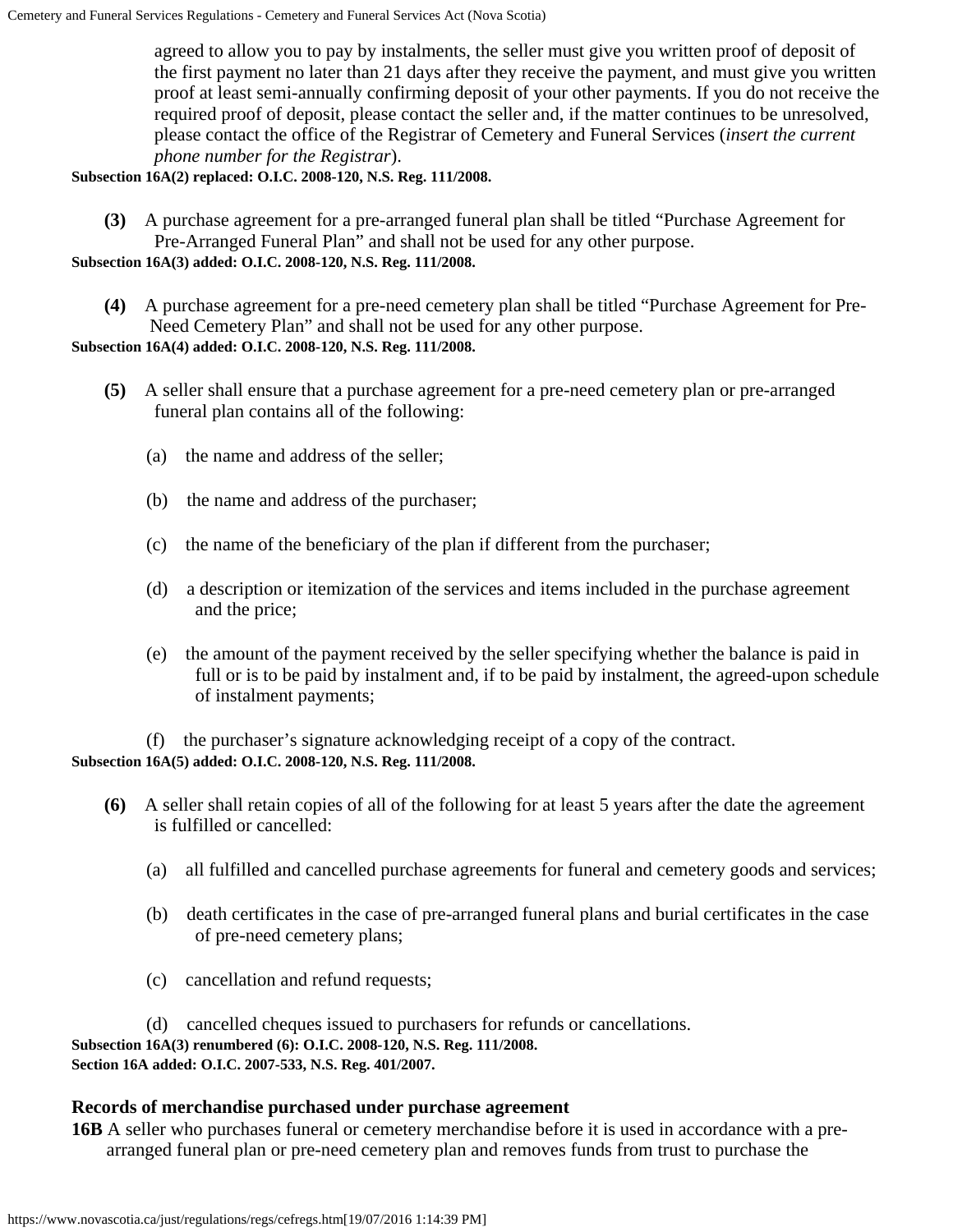Cemetery and Funeral Services Regulations - Cemetery and Funeral Services Act (Nova Scotia)

merchandise shall keep the following records for the merchandise:

- (a) an inventory of the merchandise purchased that
	- (i) assigns each item to the purchase agreement for which it was purchased, and
	- (ii) includes the following information for each item:
		- (A) the date of purchase,
		- (B) the names of all beneficiaries for whom the item is purchased,
		- (C) the purchase agreement number of the plan to which the item is asigned,
		- (D) a description of the item purchased sufficient to identify the item,
		- (E) the address where the item is stored;
- (b) in the file for the purchase agreement, all of the following:
	- (i) the purchase invoice for each item,

 (ii) any request for release of funds from trust for an item. **Section 16B added: O.I.C. 2007-533, N.S. Reg. 401/2007; amended: O.I.C. 2008-120, N.S. Reg. 111/2008.**

### **Report on records and accounts**

**16C**The report on records and accounts required by clause 4(a) shall confirm all of the following:

- (a) that money received for pre-arranged funeral plans and pre-need cemetery plans has been disbursed only in accordance with the Act and these regulations;
- (b) that the seller has maintained the required monthly trust ledgers in accordance with subsection 15(2);
- (c) that the seller has reconciled the trust ledger to the bank records on a monthly basis in accordance with subsection 15(4);
- (d) that the seller has retained the documents required under subsection  $15(5)$ ;
- (e) that deposits of money received from the sale of pre-arranged funeral plans and pre-need cemetery plans have been made to the appropriate trust accounts no later than one week after the money was received in accordance with subsection 15(6);
- (f) that purchasers have been provided with proof of deposit to the trust account no later than 21 days after the seller received the money in accordance with subsection 15(7);
- (g) that purchasers who are paying by installment [instalment] payments have been provided with their semi-annual statements in accordance with subsection 15(9);
- (h) if the seller is required to maintain an inventory of merchandise, that the seller has maintained records showing assignment of the merchandise to individual purchase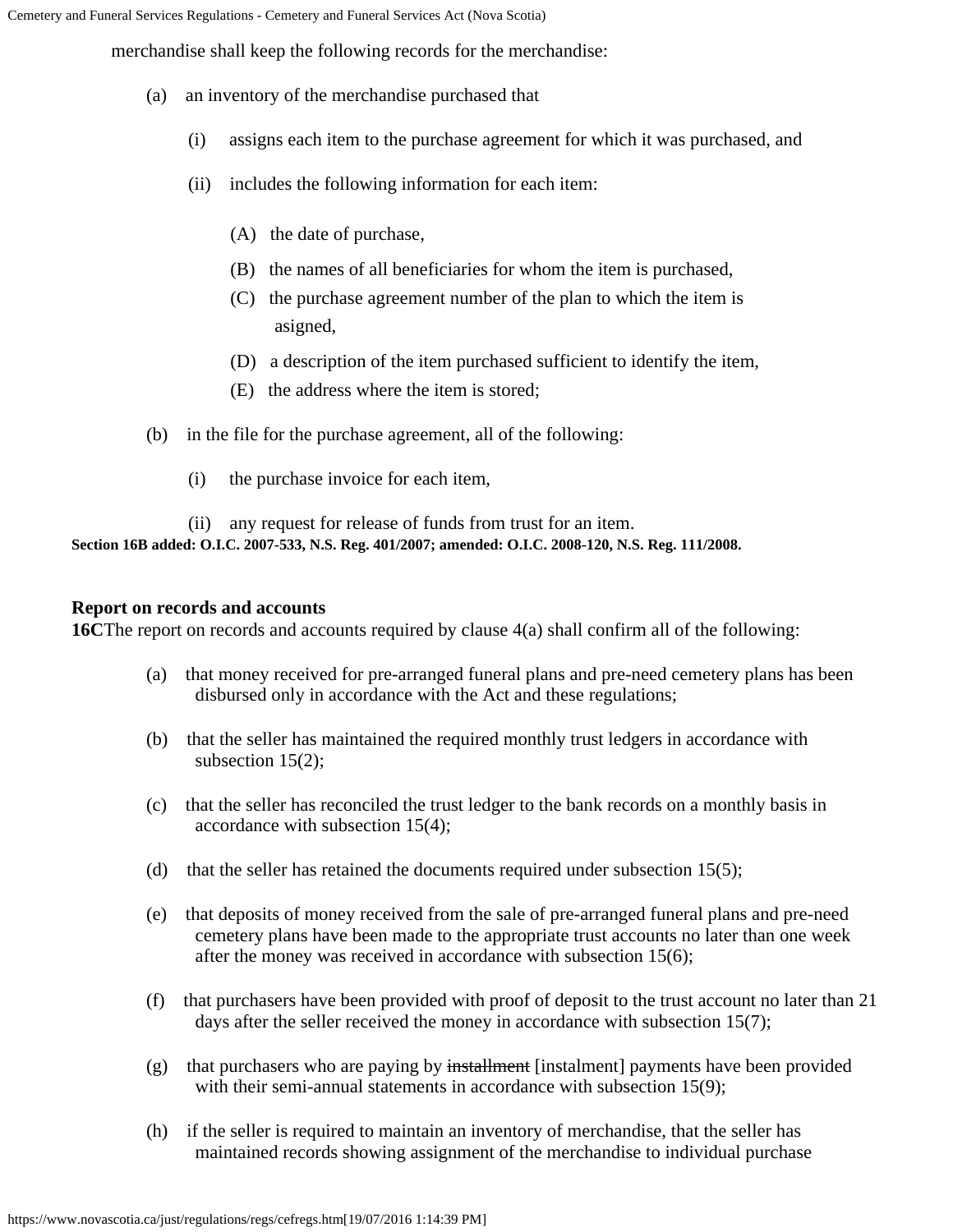agreements in accordance with Section 16B;

- (i) the amount of money held in trust;
- (j) for a cemetery that made deposits to the care fund and made withdrawals from the income of the care fund, that it did so in accordance with Section 24 of the Act and Sections 28 to 33 of these regulations;
- (k) that the seller has retained the documents required under subsection  $16A(3)$ ;

 (l) any information required by the Registrar about the seller's records and accounts. **Section 16C added: O.I.C. 2007-533, N.S. Reg. 401/2007.**

# **Cemeteries**

- **17 (1)** The plan of a cemetery required to be filed by Section 21 of the Act shall be drawn to scale and shall show the location and dimensions of every lot, walk, fence, road, watercourse and building in the cemetery and the adjoining roads and compass bearings.
	- **(2)** Every plan of
		- (a) a cemetery that contains three or more acres of land or of an extension to an existing cemetery that contains three or more acres of land; and
		- (b) a cemetery operated for gain or profit or an extension thereof,

shall be prepared by and the land shall be surveyed and subdivided by a Nova Scotia land surveyor or a professional engineer.

- **(3)** No lot in a cemetery, nor the right to use a lot in a cemetery shall be sold unless the lot being sold is shown on the plan and the plan has been accepted for filing by the Registrar.
- **(4)** Subsection (3) shall not come into effect until June 1, 1984.
- **18** No operator shall charge an excessive amount for a disinterment.
- **19** An operator shall not refuse to install or refuse to permit the installation of any cemetery supplies if the material and erection comply with the regulations of the cemetery.
- **20** Every operator shall file with the Minister a list of all by-laws, rules and regulations made by him and any amendments thereof, and no by-law, rule or regulation shall have any force or effect unless approved by the Minister.
- **21** The Minister may revoke any approval given by him under Section 20.
- **22** Every operator shall keep a register in which shall be entered
	- (a) the name and address of every owner of a lot; and
	- (b) every transfer of the ownership of a lot.
- **23** Every operator shall keep a separate register for public inspection in which shall be entered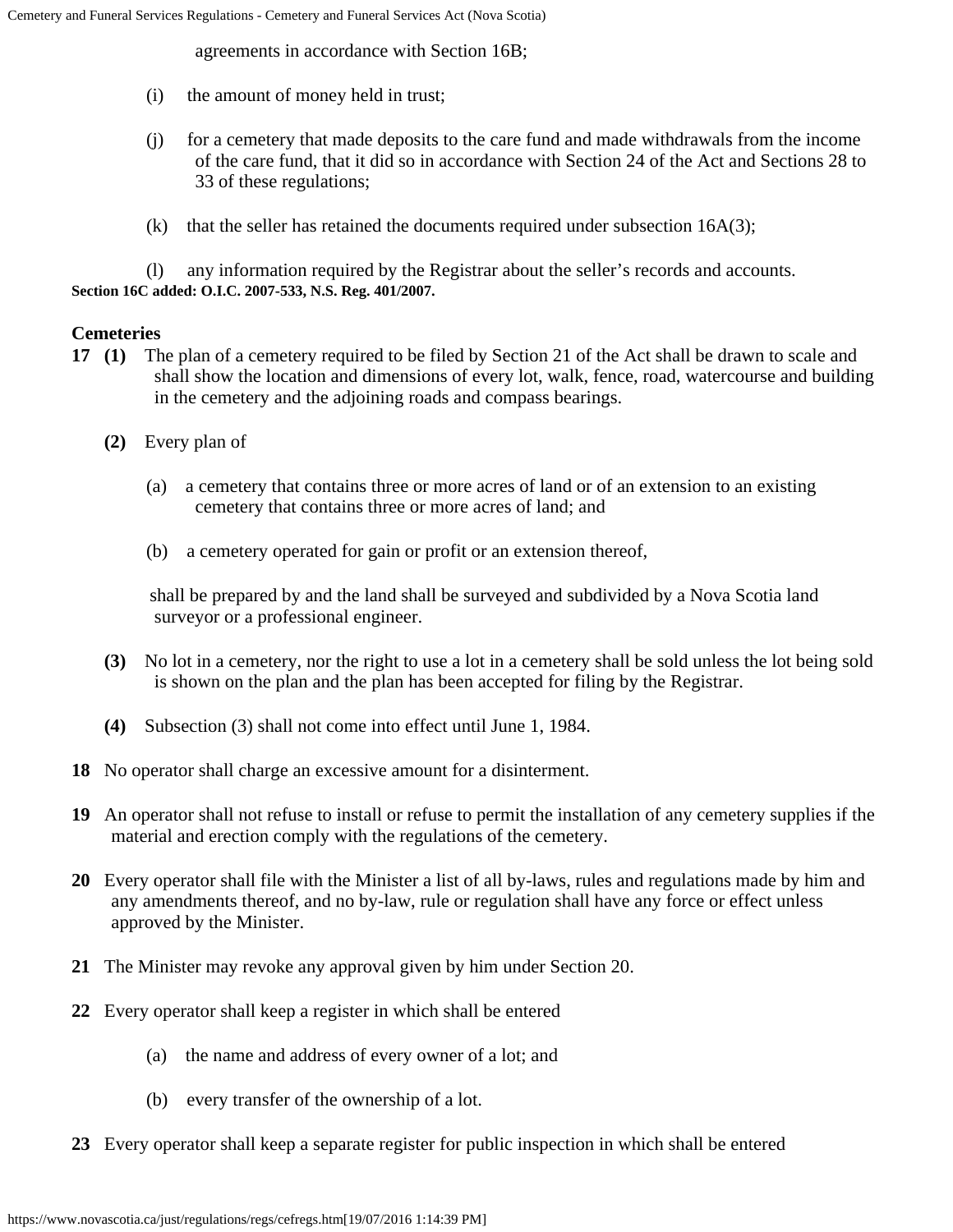- (a) the name of every deceased person whose body is interred in the cemetery;
- (b) the location of every body interred in the cemetery, mausoleum or columbarium;
- (c) the date of the burial of every such body; and
- (d) the particulars of every disinterment or removal of a body.
- **24 (1)** Every transfer of the ownership of a lot after the original sale shall be made by the registered owner or his legal representative giving to the operator of the cemetery a written notice containing a description of the lot, the date of the sale and the name and address of the transferee.
	- **(2)** Upon receipt of the notice and payment of a fee not exceeding \$2, the operator shall forthwith enter in the register kept in accordance with Section 22, the date of the transfer and the name and address of the transferee.
- **25** No change in the ownership of a cemetery shall become effective until written notice thereof has been given to the Registrar and the change has been approved by the Minister.
- **26** Every operator shall at the request of the Registrar furnish such information as the Minister requires in respect of the cemetery and the care and management thereof.
- **27 (1)** Whenever it is desirable to discontinue the operation of a cemetery, in which human bodies or human remains have been buried, the operator shall take adequate steps to ensure that the cemetery will be maintained in a decent manner which will not create an offence or public health nuisance.
	- **(2)** In the case of a cemetery which was operated by an organization other than a municipality, the organization which operated the cemetery may enter into a contract or agreement with the municipality in which the cemetery is located or with a municipality served by the cemetery, such that the municipality contracts or agrees to provide adequate maintenance for the cemetery. In such case, the responsibility of the municipality will be the same as though the cemetery were municipally operated.
- **27A**If the circumstances described in subsection 27C(4) of the Act exist, requiring further arrangement for carrying on the operation of a cemetery, the Minister may re-appoint an administrator, or appoint a different administrator, for subsequent terms of up to 1 year. **Section 27A added: O.I.C. 2007-197, N.S. Reg. 206/2007.**

# **Care fund**

- **28** Every operator shall deduct from the money received from the sale of a cemetery lot or the right to use a lot in a cemetery, and set aside in the care fund at least fifteen percent of the money received, or fifty dollars, whichever is the larger amount.
- **29 (1)** The care fund shall be held and administered by a trustee approved by the Registrar in accordance with an irrevocable trust agreement approved by the Registrar.
	- **(2)** An operator shall submit to the Registrar for approval a copy of the trust agreement which the operator intends to use and the Registrar shall advise the operator within 30 days whether the trust agreement has been approved or not approved.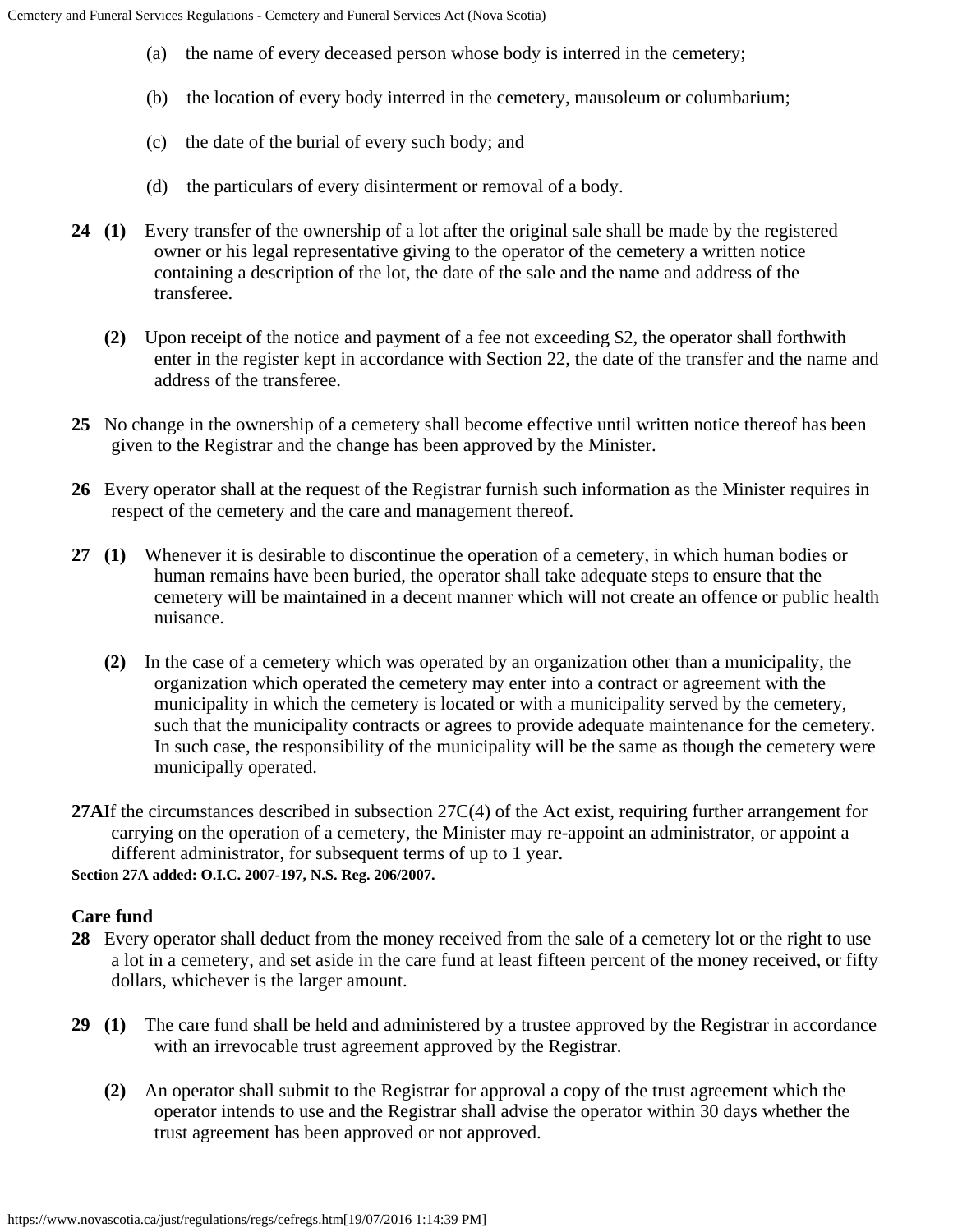**30** Every trustee shall

- (a) receive money deposited by the operator and invest funds in the trust in securities as directed by the terms of the trust agreement or, in default of a direction, in securities in which it may by law as a trustee invest trust money;
- (b) maintain a record of money received for deposit to the care fund, securities bought and sold, and income earned on the investments;
- (c) after deducting the amount allowed under Section 32 or 33, advise the operator of the net income for the year available for the care and maintenance of the cemetery; and
- (d) except as otherwise provided in Section 31, from the net income available pay the operator up to the amount he has spent for care and maintenance during that year, as evidenced by a certificate from the operator.
- **31 (1)** Where the operator in any year
	- (a) does not withdraw any or all of the income to which he is entitled; or
	- (b) the income available is in excess of the amount covered by the certificate for the particular year,

the trustee shall hold and reinvest the balance which, together with the income it earns, shall be available to the operator under the same conditions as in subsection [clause] (d) of Section 30 for care and maintenance in future years when required.

- **(2)** Nothing shall prevent the operator from depositing all or part of the balance and the income earned to the principal of the care fund.
- **(3)** The trustee shall not be held liable for any payments to the operator from the income of the care fund in compliance with a certificate for care and maintenance performed.
- **(4)** Any amendment to the trust agreement, including a change in the trustee of the care fund, shall not take effect until the amendment is filed with and approved by the Registrar.
- **32** Subject to Section 33, an authorized trustee may, as remuneration for his services, in each year deduct and retain, from the income received, other than capital income, in that year on behalf of an owner, a portion thereof not exceeding an amount equal to five percent of that income of the fund.
- **33** Notwithstanding Section 32, in any year that the remuneration to which an authorized trustee is entitled under a contract with an owner in force on the coming into force of  $\frac{1}{10}$  [these] regulation[s], is less than the remuneration that that authorized trustee may deduct under Section 32, the authorized trustee shall deduct only the amount to which he is entitled under the contract.

# **Advertising**

**34** No seller or salesperson shall

 (a) include inaccurate or deceptive claims or statements, either direct or implied, with respect to price, worth, value or availability of funeral merchandise or services or cemetery goods or services in any advertisement;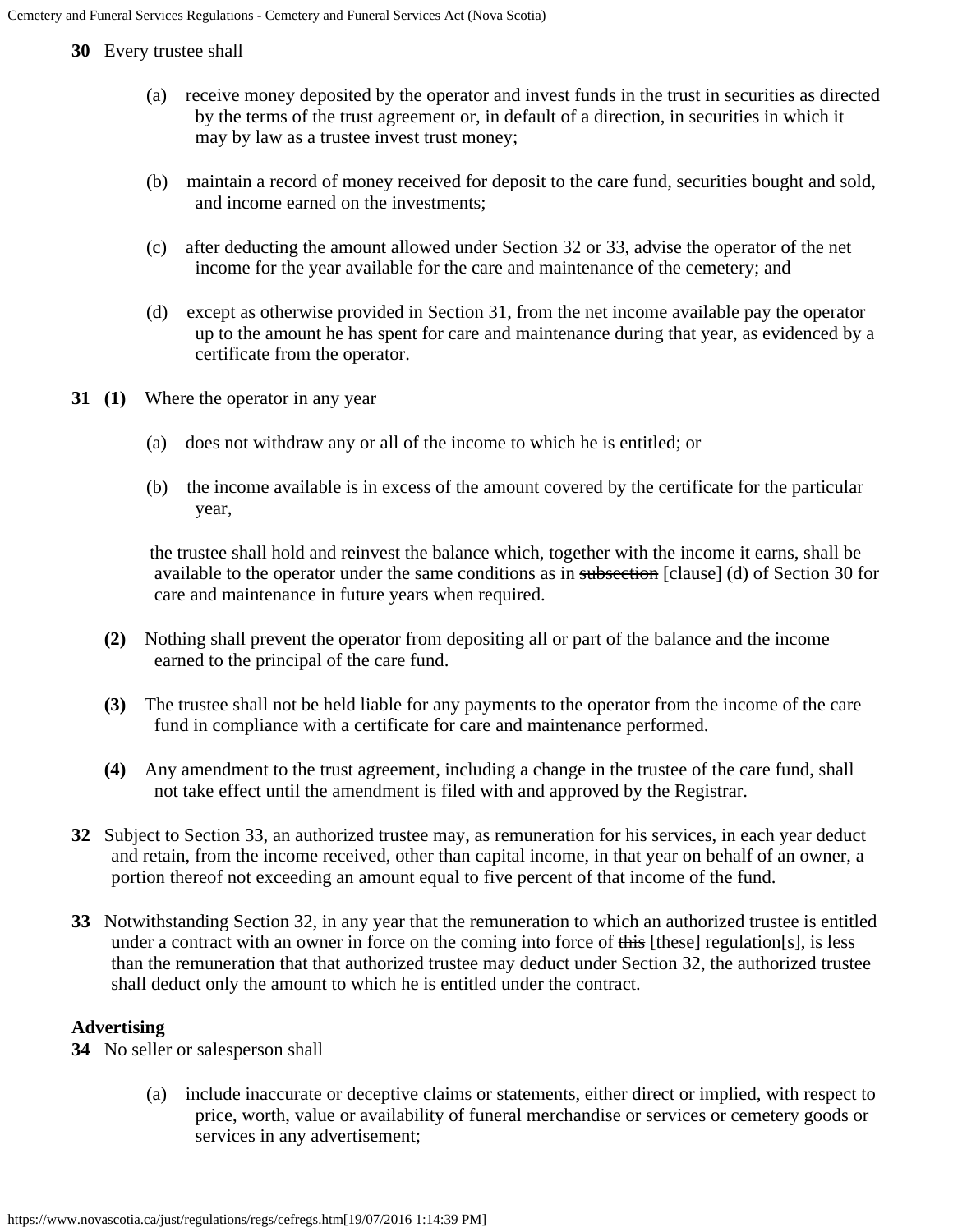- (b) advertise in a format which has the appearance of a public service advertisement with the effect of concealing its commercial intent;
- (c) advertise in such a manner as to exploit human misery or to play upon fears which would encourage the consumer to purchase funeral merchandise or services or cemetery goods or services;
- (d) advertise in a tasteless manner; or
- (e) make reference to price in an advertisement unless the advertisement includes a detailed description of the funeral merchandise or services or the cemetery goods or services.
- **35 (1)** The operator of any cemetery not formed for the purpose of gain or profit and containing less than 1500 lots shall be exempt from the provisions of the Act.
	- **(2)** The operator of any cemetery not formed for the purpose of gain or profit and containing 1500 lots or more shall be exempt from the provisions of Sections 7 and 8 of the Act and subsection (1) of Section 21 of the Act.

**Section 35 added: O.I.C. 86-158, N.S. Reg. 26/86.**

**36** No seller or salesperson shall

- (a) solicit the purchase of a prearranged funeral plan, a pre-need cemetery plan or a cemetery lot or the right to use a lot in a cemetery by means of a telephone; and
- (b) solicit the purchase of a prearranged funeral plan, a pre-need cemetery plan or a cemetery lot or the right to use a lot in a cemetery by means of selling or offering for sale goods or services from door to door.

**Section 36 added: O.I.C. 90-176, N.S. Reg. 44/90.**

Last updated: 16-06-2016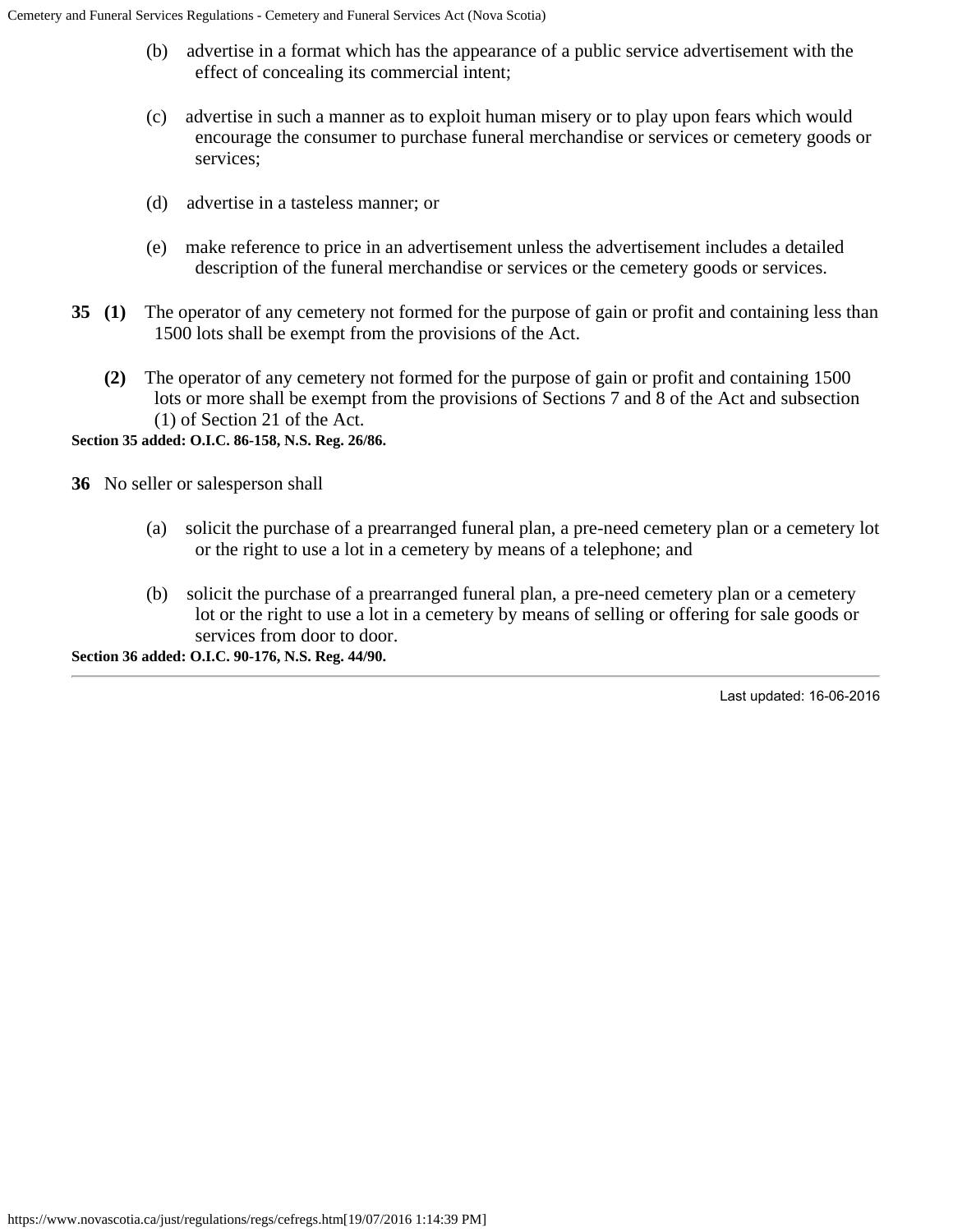

# **Cemetery and Funeral Services Act**

CHAPTER 62

OF THE

REVISED STATUTES, 1989

**amended** 2004, c. 1

**NOTE - This electronic version of this statute is provided by the Office of the Legislative Counsel for your convenience and personal use only and may not be copied for the purpose of resale in this or any other form. Formatting of this electronic version may differ from the official, printed version. Where accuracy is critical, please consult official sources.**

# **An Act Respecting Cemetery and Funeral Services**

### **Short title**

1 This Act may be cited as the *Cemetery and Funeral Services Act*. *R.S., c. 62, s. 1.*

### **Interpretation**

2 In this Act,

(a) "burial" means the burial of human remains and includes the permanent placement of human remains in a building or structure;

(b) "care fund" means an irrevocable trust fund required to be established by an operator in accordance with this Act for the specified care and maintenance of graves in a cemetery;

(c) "cemetery" means any land which is set apart or used as a place for burial and includes a building or structure for the permanent placement of human remains;

(d) "cemetery goods or services" means

(i) the goods supplied or to be supplied at and by the cemetery or crematorium in conjunction with the burial or cremation of human remains including grave liners, vaults, urns, memorials and other supplies incidental to the identification or embellishment of a lot, or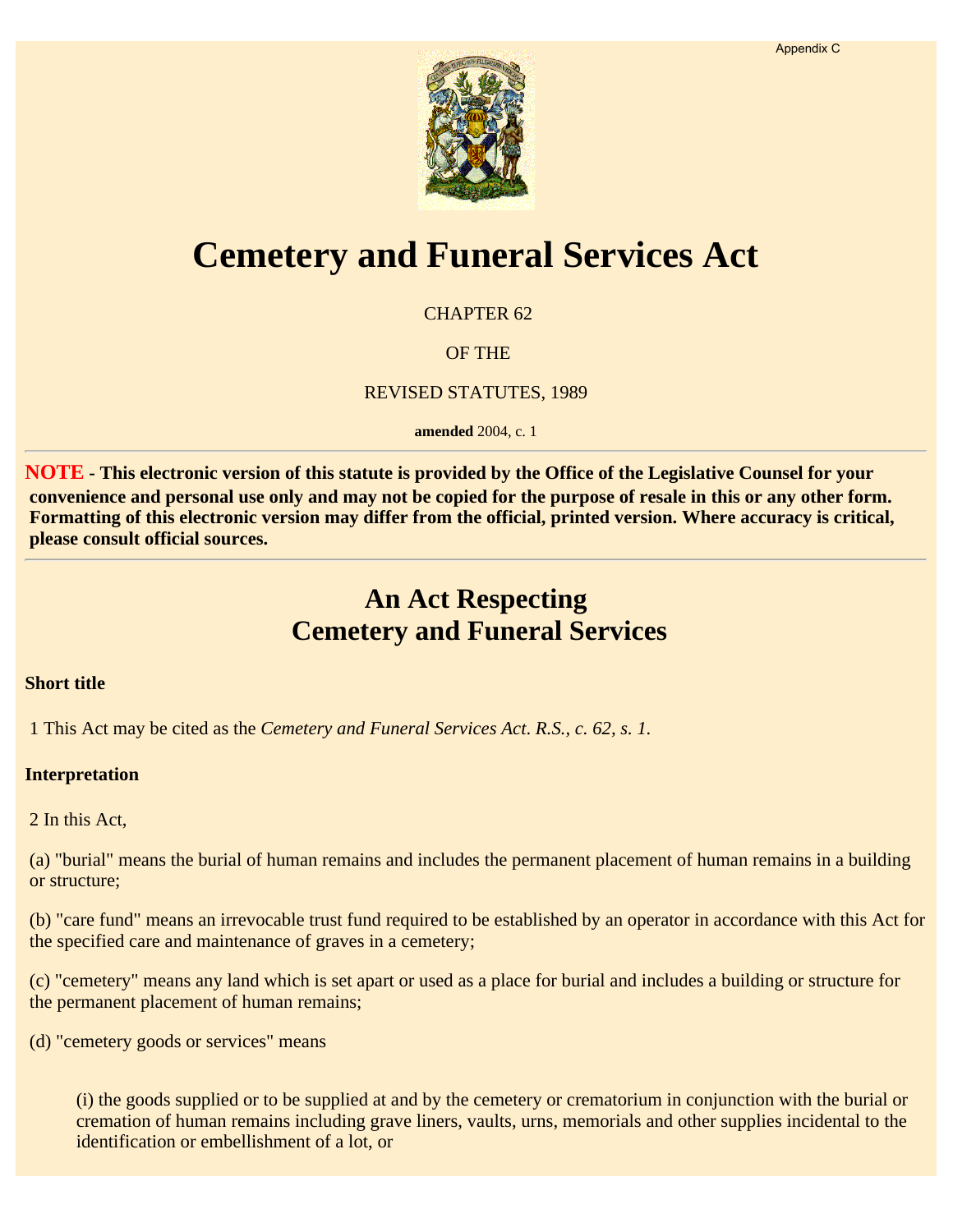(ii) the services performed or to be performed by the cemetery or crematorium relative to the installation or provision of any of the goods referred to in subclause (i), including cremation, opening and closing of lots, and installation of memorials,

but does not include the sale of lots or any interest therein;

(e) "funeral home" means a facility or establishment, by whatever name called, offering or providing funeral merchandise or services to the public;

(f) "funeral merchandise or services" means

(i) the services offered or performed by a funeral director or embalmer incidental to the arrangements, care and preparation of human remains for burial, cremation or other disposition, or

(ii) the merchandise, articles or supplies used, offered for sale or sold directly to the public by the funeral director, in conjunction with the related services,

but does not include the sale of lots or any interest therein;

(g) "grave" includes a place within a building or structure for the permanent placement of human remains;

(h) "human remains" includes cremated human remains;

(i) "licence" means a licence issued pursuant to this Act;

(j) "lot" means a lot of land containing or which may contain one or more graves and includes a space within a building or structure which contains or may contain one or more places for the permanent placement of human remains;

(k) "memorial" means a memorial, marker, monument, headstone, footstone, tombstone, plaque, tablet or plate marking a grave and includes an inscription of lettering or ornamentation, or both, on or on the front of a space within a building or structure for the permanent placement of human remains;

(l) "Minister" means the Minister of Consumer Affairs;

(m) "operator" means a person owning, controlling or managing a cemetery or crematorium and includes an individual, an association of individuals, a partnership or a corporation, or an employee or agent thereof;

(n) "pre-arranged funeral plan" means an agreement where, in consideration of payment in advance by lump sum or instalments, a person contracts to provide funeral merchandise or services when required for one or more individuals alive at the time the agreement is entered into;

(o) "pre-need cemetery plan" means an agreement where, in consideration of payment in advance by a lump sum or instalments, a cemetery or crematorium contracts to provide cemetery goods or services when required for one or more individuals alive at the time the agreement is entered into;

(p) "purchase agreement" means an agreement for the purchase of a pre-arranged funeral plan, a pre-need cemetery plan or a cemetery lot for use at a future date or the right to use such a lot;

(q) "purchaser" includes the heirs, successors and assigns and the personal representative of the purchaser and the agent of any of them;

(r) "Registrar" means the Registrar of Cemetery and Funeral Services;

(s) "regulations" means regulations made by the Governor in Council pursuant to this Act;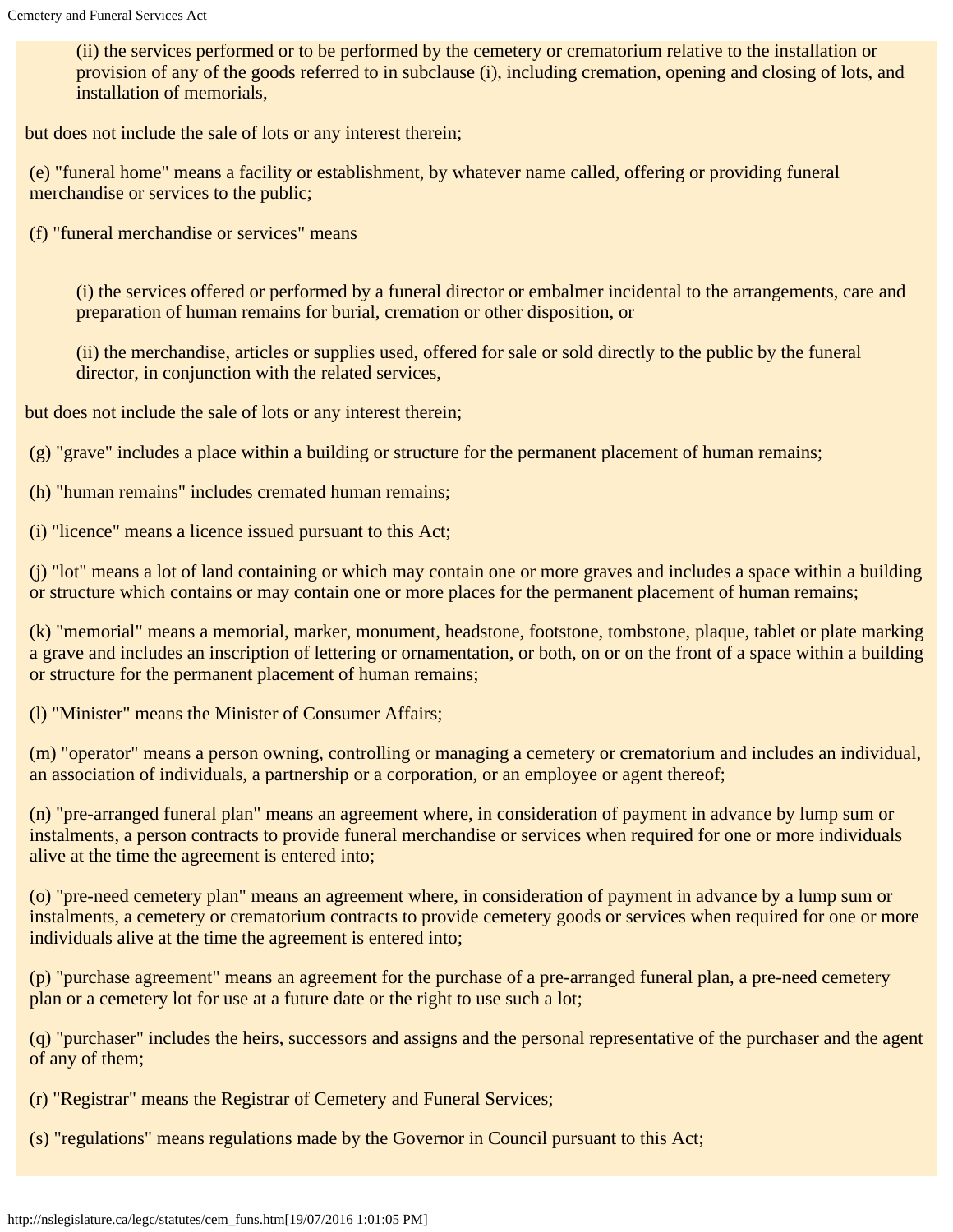(t) "trustee" means a person who is a trustee in respect of a trust fund or a trust agreement under this Act. *R.S., c. 62, s. 2.*

# **Application of Act**

3 (1) Notwithstanding any special or general Act, this Act applies to a cemetery company incorporated by or pursuant to a special or general Act, but does not include a cemetery exempted from this Act by the regulations upon the application of any person or community.

(2) Notwithstanding subsection (1), this Act, except Sections 22 and 23, does not apply to

(a) a city, incorporated town or municipality of a county or district or agency thereof in respect of its cemeteries and those cemeteries; or

(b) a church in respect of its burial ground and the burial ground,

unless otherwise provided by the regulations. *R.S., c. 62, s. 3.*

# **Supervision of Act**

4 The Minister has the general supervision and management of this Act. *R.S., c. 62, s. 4.*

# **Registrar and Deputy Registrar**

5 (1) The Director of Consumer Services under the Consumer Services Act is the Registrar of Cemetery and Funeral Services.

(2) The Registrar has the functions and duties set out in this Act and the regulations and such other functions and duties as the Minister may determine.

(3) The Minister may appoint a person in the public service to be the Deputy Registrar of Cemetery and Funeral Services who, in the absence or incapacity of the Registrar or when the office of the Registrar is vacant, shall perform the functions and duties and may exercise the powers of the Registrar. *R.S., c. 62, s. 5.*

### **Personnel**

6 (l) Such inspectors, auditors and other persons as are required for the administration of this Act and the regulations shall be appointed in accordance with the Civil Service Act.

(2) Notwithstanding subsection (l), the Minister may engage upon such terms and conditions as the Minister deems fit the services of such persons as the Minister deems necessary for the efficient carrying out of the intent and purpose of this Act and the regulations. *R.S., c. 62, s. 6.*

# **Restrictions on solicitations**

7 (1) No person shall solicit another person to enter into an agreement respecting or offer for sale to or sell to another person

- (a) a pre-arranged funeral plan;
- (b) a pre-need cemetery plan; or
- (c) a cemetery lot or the right to use a lot in a cemetery,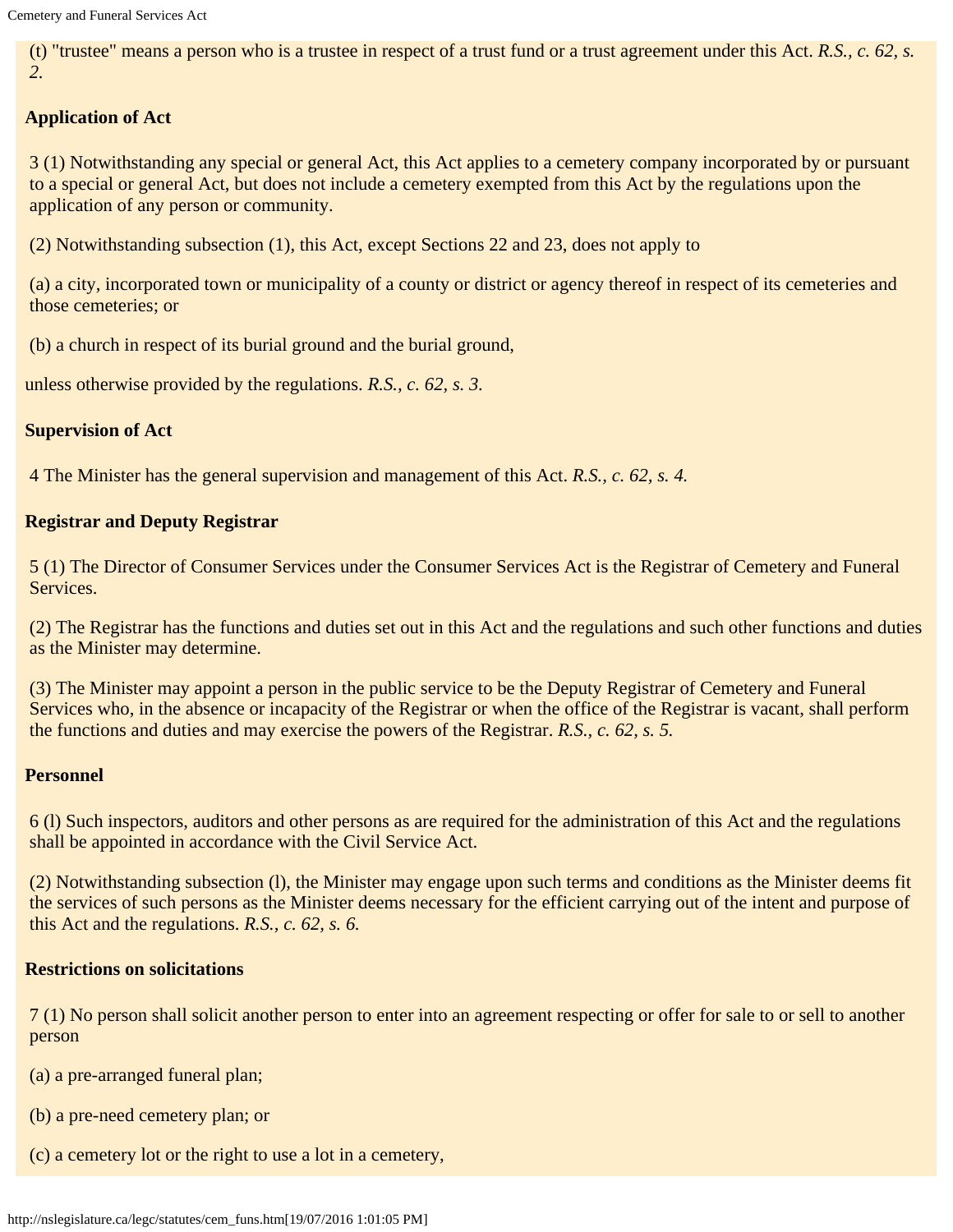unless he is licensed pursuant to this Act and the regulations.

(2) No person shall solicit another person to enter into an agreement respecting or offer for sale to or sell to another person

(a) any funeral merchandise or services under a pre-arranged funeral plan; or

(b) any cemetery goods or services under a pre-need cemetery plan,

unless the pre-arranged funeral plan or pre-need cemetery plan essentially conforms to a plan which has first been submitted to the Registrar. *R.S., c. 62, s. 7.*

# **Issue of licences**

8 (1) The Registrar shall issue a licence to sell

- (a) pre-arranged funeral plans;
- (b) pre-need cemetery plans;
- (c) cemetery lots or the right to use a lot in a cemetery,

to a person who meets the requirements for licensing set out by the regulations and who pays the annual fee.

(2) The Registrar may require an applicant for a licence to provide a bond in the form and amount set out in the regulations.

(3) A licence is subject to the terms and conditions prescribed by the regulations. *R.S., c. 62, s. 8.*

# **Suspension or cancellation of licence**

9 The Registrar may suspend or, with the approval of the Minister, cancel a licence where the Registrar is satisfied that the licensee has

(a) violated any provision of this Act or the regulations or has failed to comply with any of the terms, conditions or restrictions to which his licence is subject;

(b) made a material mis-statement in the application for his licence or in any of the information or material submitted by him to the Registrar;

(c) been guilty of misrepresentation, fraud or dishonesty; or

(d) demonstrated his incompetency or untrustworthiness to sell pre-arranged funeral plans, pre-need cemetery plans or cemetery lots or the right to use a lot. *R.S., c. 62, s. 9.*

# **Requirements of purchase agreement**

- 10 The purchase of
- (a) a pre-arranged funeral plan;
- (b) a pre-need cemetery plan; or
- (c) a cemetery lot for use at a future date or the right to use such a lot,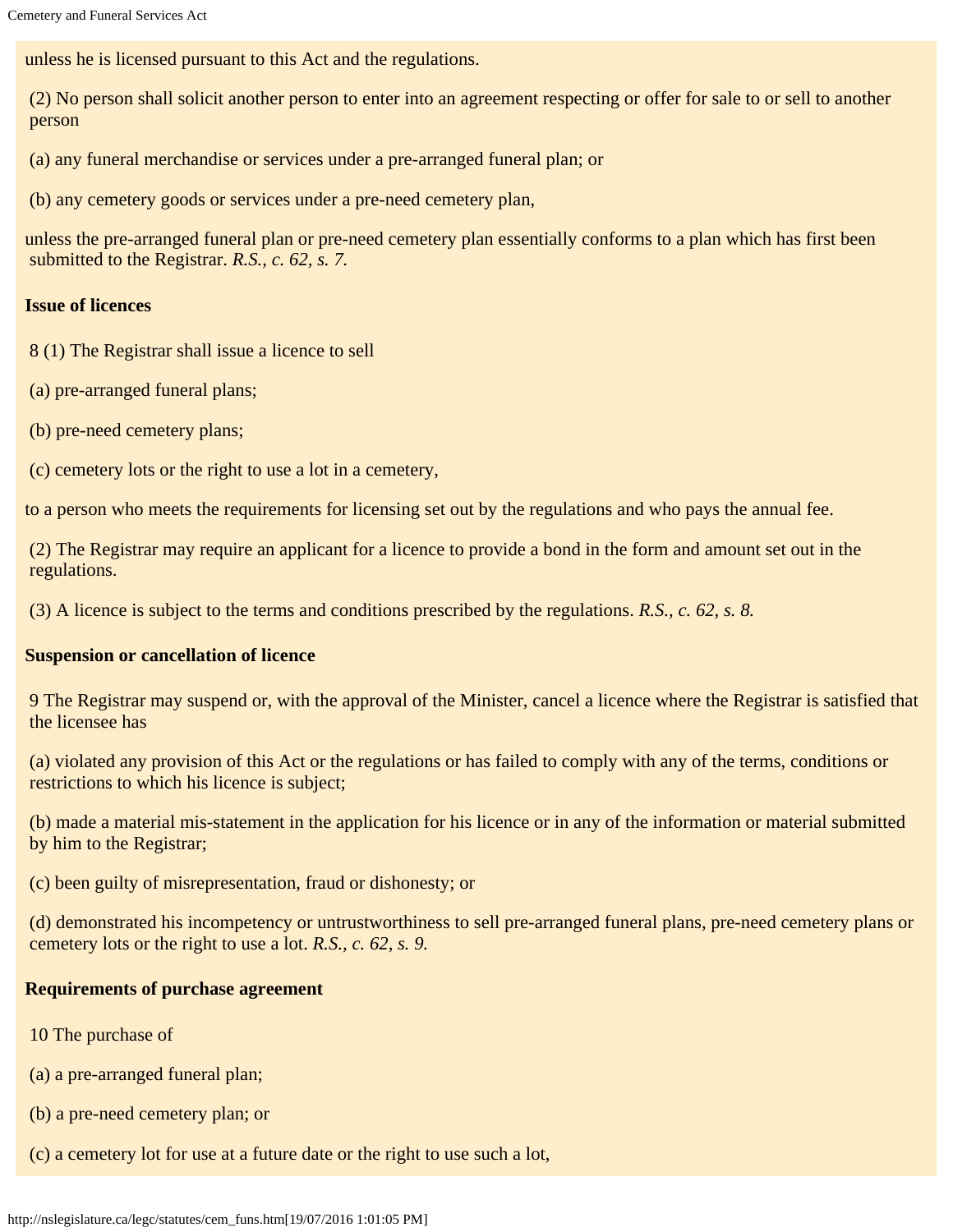shall be by agreement in writing, signed by both parties and a copy shall be given to the purchaser at the time of signing or within ten days therefrom or mailed to the purchaser within ten days therefrom. *R.S., c. 62, s. 10.*

# **Cancellation of purchase agreement**

11 (1) Any purchase agreement entered into in a place other than a funeral home or a place other than the seller's business premises may be cancelled without penalty by the purchaser by notice in writing sent by registered mail or delivered in person to the seller of the plan or lot within ten days from the date of agreement or within ten days of the receipt of the agreement as determined by subsection (2).

(2) Where the copy of the purchase agreement is not given to the purchaser at the time of signing but mailed to him, the ten day period for cancellation by the purchaser without penalty begins when the purchaser receives his copy of the agreement and shall be presumed to be on the third day after the seller has mailed the copy.

(3) The purchase agreement shall contain, at the top of page one of each copy of the agreement in type not less than ten point in size, the following words:

If this agreement is entered into in a place other than a funeral home or a seller's business premises, you may, without penalty or obligation, cancel this transaction by notice in writing sent by registered mail to (name and address of seller to be inserted here) or by delivering it there yourself within ten days after you have received the agreement.

(4) Where a copy of the purchase agreement is not

(a) given to the purchaser at the time of signing; or

(b) mailed to the purchaser within ten days of the signing,

the purchase agreement is voidable at the option of the purchaser at any time.

(5) Where a notice of cancellation is given pursuant to subsection (1) or the purchase agreement is voided pursuant to subsection (4), all money paid under the purchase agreement shall be returned to the purchaser within thirty days after written demand for the same has been given by the purchaser to the seller. *R.S., c. 62, s. 11.* 

### **Payment by personal representative**

12 (1) Every pre-arranged funeral plan or pre-need cemetery plan shall contain a provision that, where a purchaser who is not in default under the plan dies before making all the payments, his personal representative may pay to the seller any unpaid balances.

(2) Every pre-arranged funeral plan or pre-need cemetery plan shall provide for cancellation if the personal representative does not pay the unpaid balance as referred to in subsection (1) and upon the cancellation subsection (2) of Section 13 shall apply to the pre-arranged funeral plan or pre-need cemetery plan. *R.S., c. 62, s. 12.*

### **Cancellation of plan**

13 (1) Every pre-arranged funeral plan or pre-need cemetery plan shall provide for cancellation

(a) by the purchaser at any time prior to his death; or

(b) by his personal representative after his death but only when, because of great distance or of some extraordinary circumstance, it is not reasonably feasible to provide or use the goods, merchandise or services contracted for by the purchaser under the purchase agreement.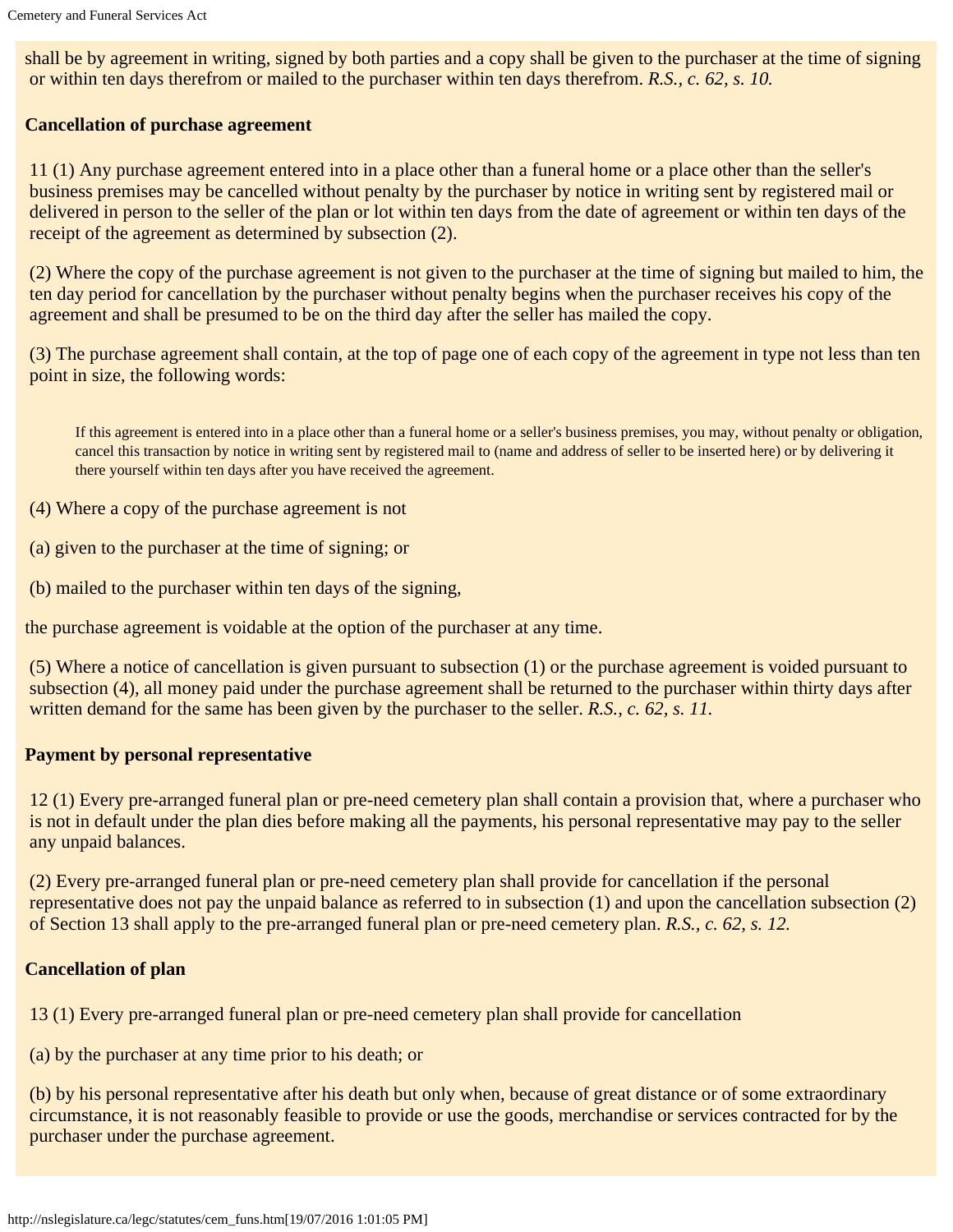(2) When a plan is cancelled, terminated or discontinued pursuant to subsection (1), the seller may retain the income that has accrued on the principal pertaining to the plan that has been cancelled, terminated or discontinued and the principal less any amount expended in accordance with the plan shall be paid and any funeral merchandise, cemetery goods or other things acquired by the seller on behalf of the purchaser shall be delivered to the purchaser or his personal representative within thirty days after written demand for the same has been given to the seller.

(3) Nothing in subsection (2) authorizes a seller to expend money for cemetery goods or services, prior to the death of the purchaser, pursuant to a pre-arranged funeral plan or the pre-need cemetery plan unless it specifically authorizes the expenditure. *R.S., c. 62, s. 13.*

# **Resolution of disputes by Registrar**

14 (1) Any dispute or disagreement between a purchaser and a seller regarding a pre-arranged funeral plan or a preneed cemetery plan that cannot be resolved to their mutual satisfaction may be resolved by the Registrar by order.

(2) The Registrar, with the approval of the Minister, may order the payment of money to the person entitled to receive it from a pre-arranged funeral plan or a pre-need cemetery plan.

(3) Where a seller has been requested in writing, by a person having authority to make the demand to be reimbursed under Section 11, 12 or 13 and fails to do so within thirty days of receipt of the demand, the purchaser may apply to the Registrar for an order directing the release of the funds. *R.S., c. 62, s. 14.*

### **Funds in trust**

15 (1) Subject to subsection (2), all money received by a seller under a pre-arranged funeral plan or pre-need cemetery plan, together with any income earned thereon, shall be held in trust in accordance with the regulations until

(a) the funeral merchandise or services or the cemetery goods or services mentioned in the plan have been purchased or provided in accordance with the plan; or

(b) the money held in trust, or any unused balance thereof, has been refunded to the purchaser or his personal representative,

and shall not be subject to seizure or detention under any legal process.

(2) The seller of a pre-arranged funeral plan or pre-need cemetery plan may, if the plan so provides, retain not more than the percentage, as determined by the regulations, of money payable under the plan on account of administrative expenses. *R.S., c. 62, s. 15.*

# **Money paid under existing plan**

16 Money standing to the credit of a purchaser under a pre-arranged funeral plan or a pre-need cemetery plan entered into prior to the first day of October, 1983, shall be held in trust in accordance with Section 15 and the regulations. *R.S., c. 62, s. 16.*

### **Statement of cost of lot**

17 (1) Where a pre-arranged funeral plan or a pre-need cemetery plan is combined with the sale of a lot or the right to use a lot, the cost of the lot shall be clearly set forth in any documents pertaining thereto.

(2) Sections 15 and 16 do not apply to the money paid for the lot and the agreement shall clearly set out that Sections 15 and 16 do not apply.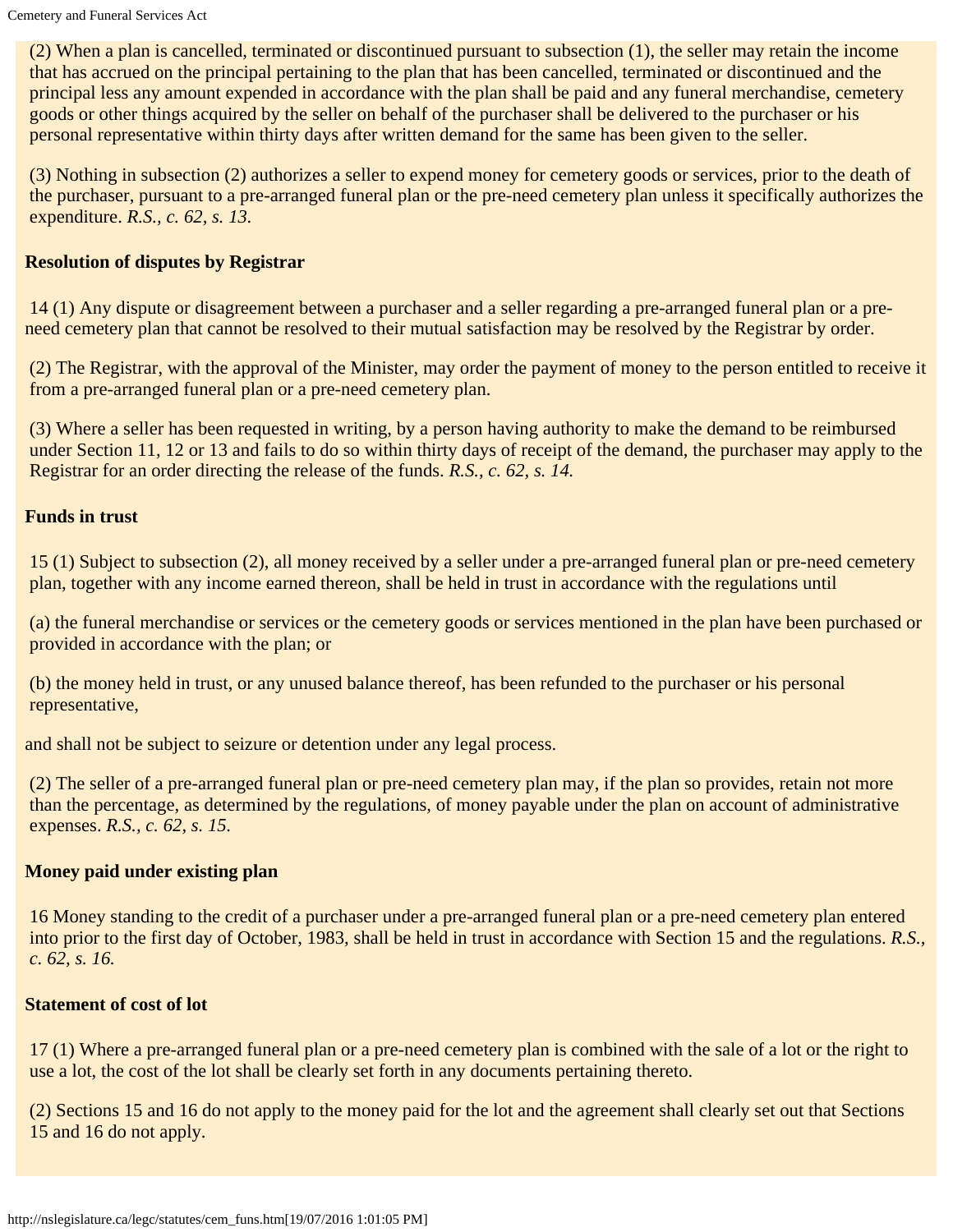(3) Section 24 applies to the money paid for the lot. *R.S., c. 62, s. 17.*

# **Prohibition of solicitation in certain places**

18 No person shall solicit a person in any hospital, home for special care, nursing home or senior citizens home to

(a) enter into a pre-arranged funeral plan or a pre-need cemetery plan with him or with any other person who would provide the cemetery goods or services or the funeral merchandise or services under any such plan; or

(b) purchase a lot in a cemetery or the right to use a lot in a cemetery. *R.S., c. 62, s. 18.*

# **Solicitation by telephone and harassment**

19 (1) Solicitation of sales by telephone shall not be made between the hours of nine o'clock in the afternoon and nine o'clock in the forenoon.

(2) No solicitation shall be conducted in a manner that may harass or appear to harass an individual.

(3) An individual who has declined to enter into a purchase agreement and who is solicited again within one year by the same person who originally solicited that individual shall be prima facie deemed to be harassed. *R.S., c. 62, s. 19.*

# **Display of merchandise**

20 Where a funeral home has a room or other area in which funeral merchandise is displayed for examination by the public, it shall display in the same place its lowest priced funeral merchandise of that type. *R.S., c. 62, s. 20.*

# **Cemetery plan**

21 (1) No person shall sell a lot in a cemetery or any right to use a lot in a cemetery unless a plan of the cemetery in accordance with the regulations has been filed with the Registrar and the lot being sold is shown on the plan.

(2) The Registrar shall not accept for filing a plan that is not in accordance with the regulations.

(3) Every plan filed with the Registrar may be inspected by any person during the regular office hours of the Registrar.

(4) The Planning Act [Part IX of the Municipal Government Act] does not apply to the subdivision of a cemetery into lots.

(5) The Registry Act and the Land Titles Act [Land Registration Act] do not apply to an instrument to the extent that it affects a lot in a cemetery sold for burial or the right to use a lot in a cemetery for burial or in respect of which a purchase agreement for burial has been executed. *R.S., c. 62, s. 21.*

### **Rights of purchaser of cemetery lot**

- 22 (1) The sale of a lot in a cemetery or of the right to use a lot in a cemetery
- (a) subject to subsection (2), vests in the purchaser the right of reasonable access to the lot;
- (b) vests in the purchaser the right to use the lot for burial;

(c) vests in the purchaser the right to erect a memorial on the lot subject to any specifications provided for by the purchase agreement; and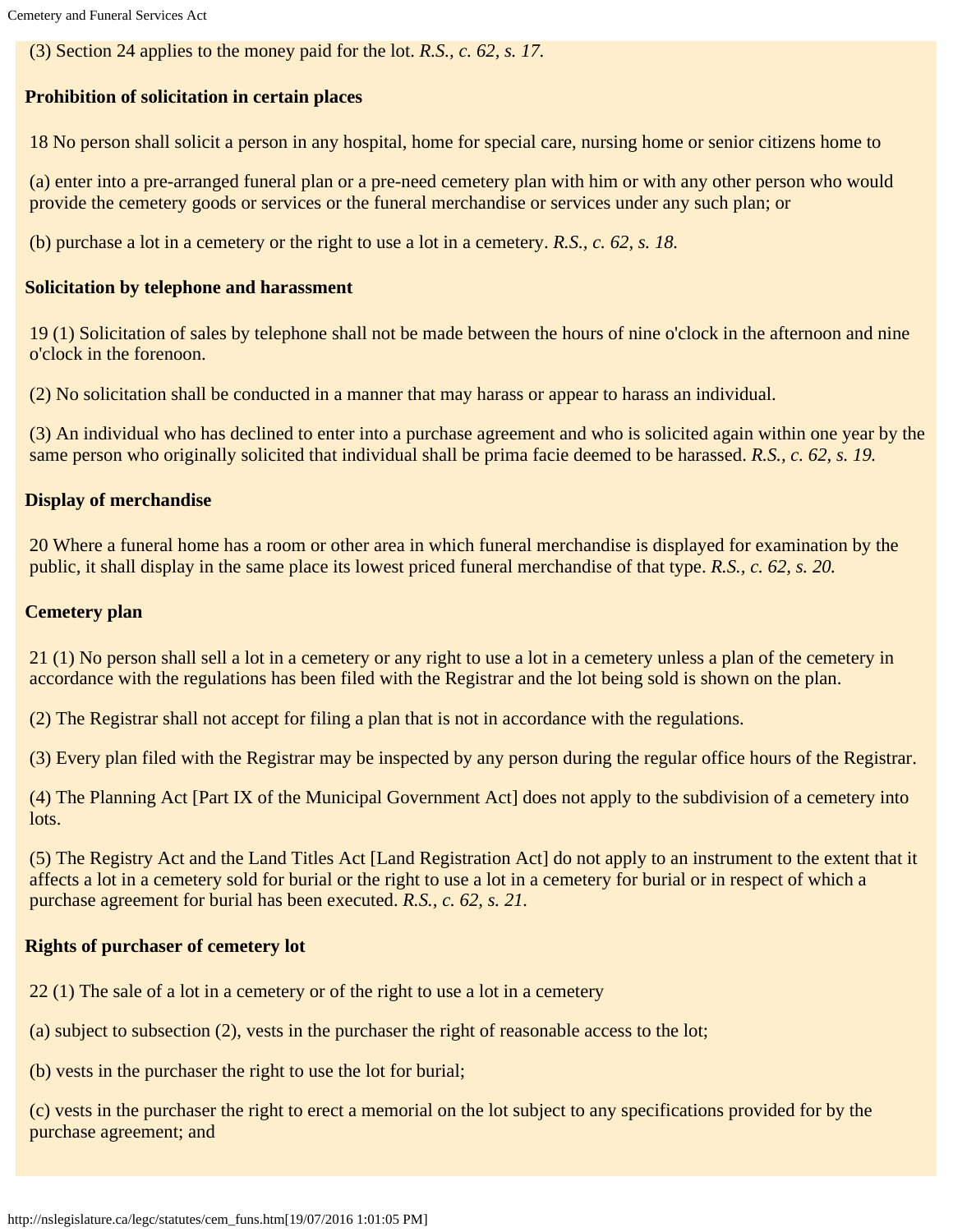(d) subject to subsections (2) and (3), vests in the public a right to reasonable access for visitation to any grave in the lot which has been used for burial.

(2) The operator may vary the access to a lot in a cemetery at any time so long as reasonable access is maintained.

(3) Where all of the lots in a building, structure or enclosure in a cemetery are owned by one family, there is no public right of access to the building, structure or enclosure. *R.S., c. 62, s. 22.*

# **Exemption from taxation and sale of lot**

23 (1) A lot in a cemetery or a right to use a lot in a cemetery which has been conveyed to a purchaser or is subject to a purchase agreement is exempt from taxation of any kind and is not liable to be seized or sold on execution for taxes or otherwise unless the purchaser holds it for resale.

(2) The sale of a cemetery, on execution or otherwise, does not affect a right acquired by a purchaser pursuant to Section 22. *R.S., c. 62, s. 23.*

# **Care fund**

24 (1) In this Section, "operator" means the operator of a cemetery.

(2) Except as provided in subsection (3), every operator shall maintain in force at all times an irrevocable trust fund, separate and distinct from all other funds, to be known as the care fund of the particular cemetery to be used for the care and maintenance of graves in the cemetery.

(3) From all money received on the sale of a lot, the operator shall deduct and set aside in the care fund, a portion of the money in the manner and in the amount prescribed by the regulations.

(4) The care fund shall be held and administered by a trustee approved by the Registrar in accordance with an irrevocable trust agreement approved by the Registrar.

(5) The Registrar shall keep a copy of every trust agreement approved by him.

(6) Every trust agreement submitted to the Registrar and approved by him may be inspected by any person during the regular office hours of the Registrar.

(7) A trustee shall not pay out of a care fund any money except in accordance with the trust agreement.

(8) The care fund and any money held for deposit to the care fund shall not be subject to seizure or detention under any legal process.

(9) An operator may deposit to the care fund money from sources other than from the sale of lots and in such case the money forms part of the care fund. *R.S., c. 62, s. 24.*

### **Maintenance of cemetery**

25 An operator shall maintain a cemetery or crematorium in good order at all times. *R.S., c. 62, s. 25.*

### **Inspections**

26 The Registrar or an inspector appointed pursuant to this Act may enter and inspect a cemetery, crematorium or a funeral home at any time. *R.S., c. 62, s. 26.*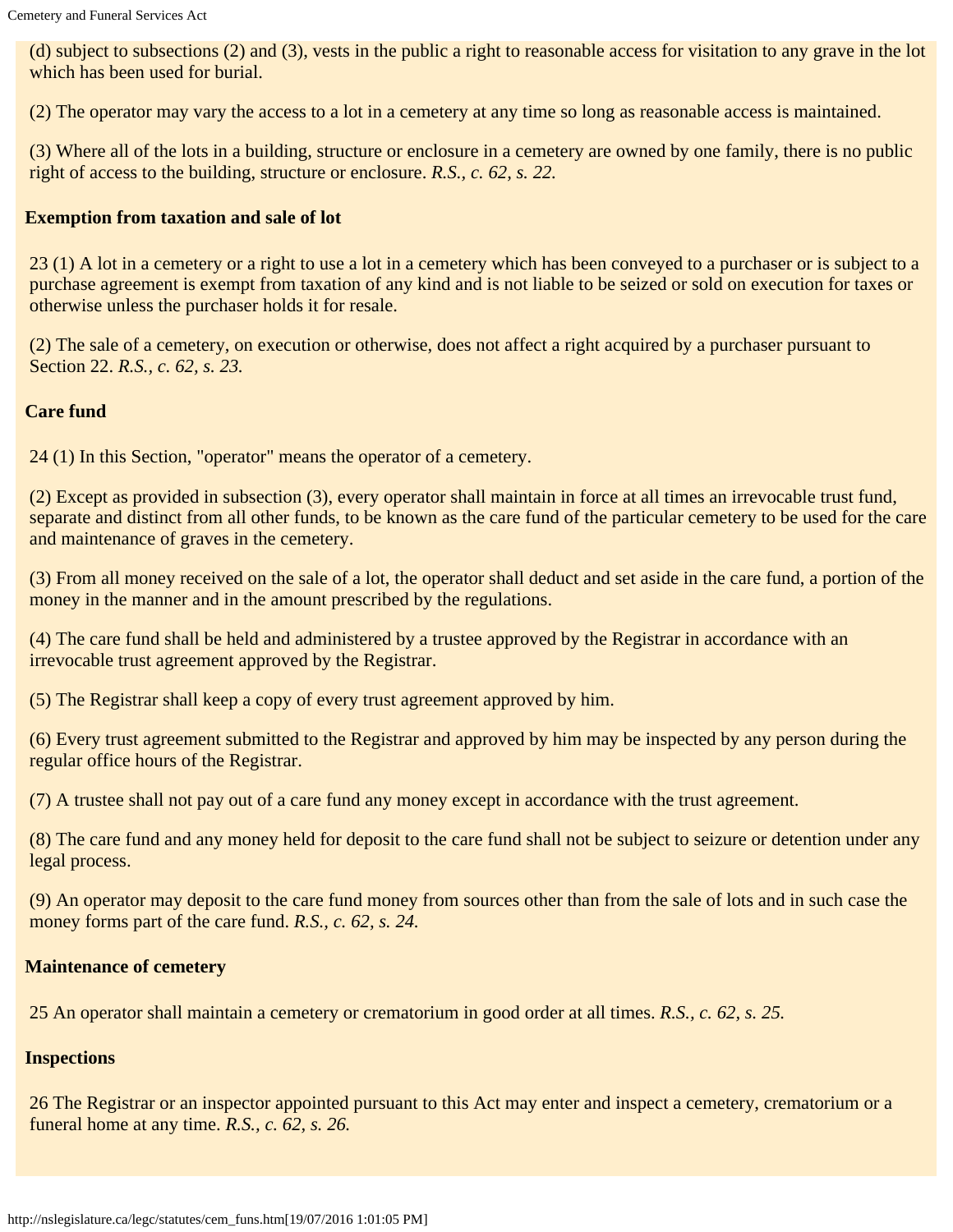### **Access to records**

- 27 The Registrar or an auditor appointed or engaged pursuant to this Act shall have access at any time to the records of
- (a) a seller of a pre-arranged funeral plan;
- (b) a seller of a pre-need cemetery plan;
- (c) a seller of a lot in a cemetery or of a right to use a lot in a cemetery;
- (d) an operator; and
- (e) a trustee in respect of a trust fund or a trust agreement under this Act. *R.S., c. 62, s. 27.*

### **Act of default**

27A Where any person of a class referred to in clauses (a) to (d) of Section 27

(a) carries out any act of bankruptcy or makes a general assignment for the benefit of that person's creditors or other acknowledgement of insolvency or makes any application pursuant to the Bankruptcy and Insolvency Act (Canada) or the Companies Creditors Arrangement Act (Canada) or any similar legislation;

(b) fails to fulfil any contractual, fiduciary or statutory duties to

(i) a purchaser or the person for whom a pre-arranged funeral plan or pre-need cemetery plan was purchased, or

(ii) the personal representative of a purchaser or the person for whom the plan was purchased, after the death of the purchaser or that person, or

(c) is unwilling or unable to comply with this Act or the regulations,

or where any circumstances prescribed by regulation exist, an act of default is deemed to have occurred for the purpose of Sections 27B to 27D. *2004, c. 1, s. 1.*

### **Powers of Registrar upon act of default**

27B (1) Where an act of default has occurred, the Registrar may take any steps the Registrar considers necessary or advisable to remedy the default or mitigate the default and, without limiting the generality of the foregoing, may

(a) take control over and administer, assign or dispose of any trust fund relating to a pre-arranged funeral plan or preneed cemetery plan or a care fund;

(b) refund to the purchaser or the purchaser's personal representative the principal paid under any pre-arranged funeral plan or pre-need cemetery plan, together with any income earned thereon to the extent funds are available to do so;

(c) order an operator to perform any function relating to the operation of a cemetery;

(d) allocate or specify the use of any income earned on a care fund.

(2) An order made under clause (c) of subsection (1) may be appealed to the Supreme Court of Nova Scotia within thirty days. *2004, c. 1, s. 1.*

### **Administrator**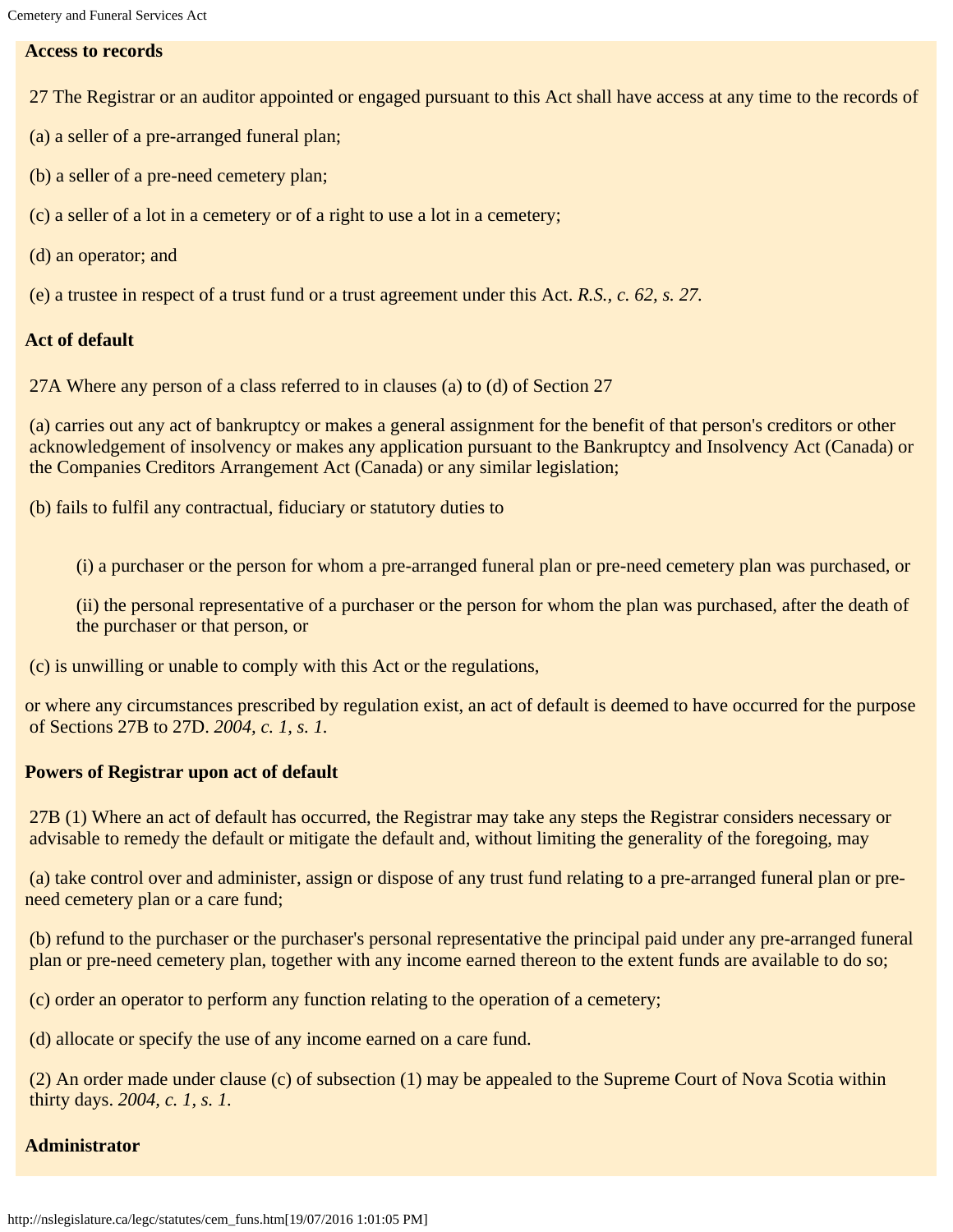27C (1) Where an act of default by an operator has occurred, the Minister may appoint an administrator to perform the duties and functions of the operator with respect to a cemetery until

(a) another operator becomes responsible for the operation of the cemetery;

(b) an operational arrangement for the on-going care and maintenance of the cemetery is established; or

(c) three years have passed since the appointment of the administrator,

whichever occurs first.

(2) An administrator appointed under subsection (1)

(a) has control and management of the cemetery and any assets or property of the operator used in the operation of the cemetery;

(b) may act in the stead of the operator upon such terms and conditions as are prescribed by the Minister; and

(c) has access to and may expend any money that an operator would be entitled to spend pursuant to this Act.

- (3) An administrator appointed under subsection (1) shall attempt to
- (a) find another operator for the cemetery; or

(b) make an operational arrangement for the on-going care and maintenance of the cemetery.

(4) Where three years have passed from the date of appointment of an administrator under subsection (1) and the administrator has not been able to find another operator for the cemetery or make an operational arrangement for the on-going care and maintenance of the cemetery, the operation of the cemetery shall be

(a) carried on in accordance with the regulations; or

(b) terminated in accordance with the regulations. *2004, c. 1, s. 1.*

### **Expropriation and conveyance**

27D Where an act of default by an operator has occurred and the Minister considers it necessary to vest the cemetery in another operator, the Minister may designate the cemetery as land required for a public purpose within the meaning of the Expropriation Act and the land may be expropriated in accordance with that Act and conveyed to the other operator. *2004, c. 1, s. 1.*

### **No action or liability**

27E Notwithstanding anything contained in this Act,

(a) no action for damages may be commenced or maintained and no cause of action lies against the Minister, an administrator appointed by the Minister or an employee or agent acting under the direction of the Minister or an administrator, if the action arises out of any act or omission of that person that occurs while that person is carrying out duties or exercising powers pursuant to this Act in good faith; and

(b) nothing in this Act makes an administrator, the Minister or Her Majesty in right of the Province liable for any debt or obligation of the operator of a cemetery. *2004, c. 1, s. 1.*

### **Costs**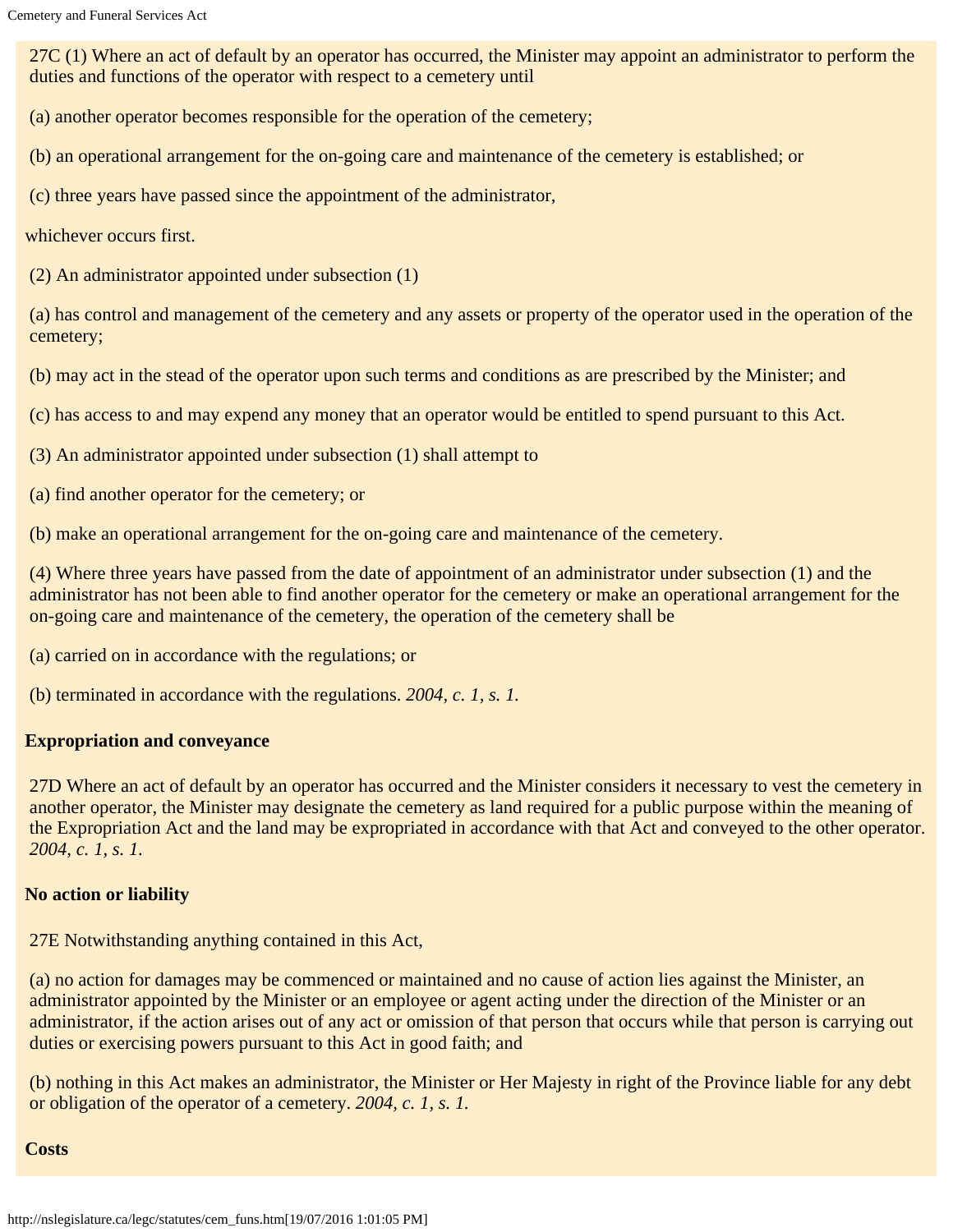27F Any costs incurred by an administrator that exceed the revenue generated by the operation of a cemetery are a debt due and owing to Her Majesty in right of the Province by the operator of the cemetery. *2004, c. 1, s. 1.*

### **Regulations**

- 28 (1) The Governor in Council may make regulations
- (a) respecting the application of this Act;

(b) prescribing functions and duties of the Registrar and inspectors, auditors and other persons appointed or engaged pursuant to this Act;

(c) regulating, limiting or prohibiting the solicitation of pre-arranged funeral plans, pre-need cemetery plans and the sale of cemetery lots or the right to use a cemetery lot;

- (d) respecting the bonding of persons referred to in Section 27;
- (e) prescribing the requirements for trust agreements required by this Act;
- (f) governing the manner in which trust funds shall be kept and accounted for;
- (g) prescribing the requirements for care funds;
- (h) prescribing the requirements for licensing and the renewal of licences;
- (i) prescribing the terms and conditions subject to which licences are issued;
- (j) prescribing the requirements for cemetery plans to be filed with the Registrar;
- (k) respecting the requirements for the operation and maintenance of cemeteries and crematoria;
- (l) prescribing the classes of trustees who may be approved by the Registrar;
- (m) prescribing the records to be kept by persons referred to in Section 27;
- (n) respecting the inspection of cemeteries and crematoria;
- (o) respecting the examination of records required to be kept by this Act or the regulations;

(p) requiring reports to be filed annually or on some other periodic basis or at the request of the Registrar by persons referred to in Section 27;

- (q) prescribing the form and content of reports required to be filed pursuant to this Act;
- (r) requiring the carrying of liability insurance by persons referred to in Section 27;
- (s) prescribing the maximum fees which may be charged for services by operators;
- (t) prescribing the minimum fee which shall be charged for maintenance of a lot, grave or memorial;

(u) prescribing the maximum percentage of money payable under a pre-arranged funeral plan or pre-need cemetery plan on account of administrative expenses;

(v) prescribing fees for the purposes of this Act and the regulations;